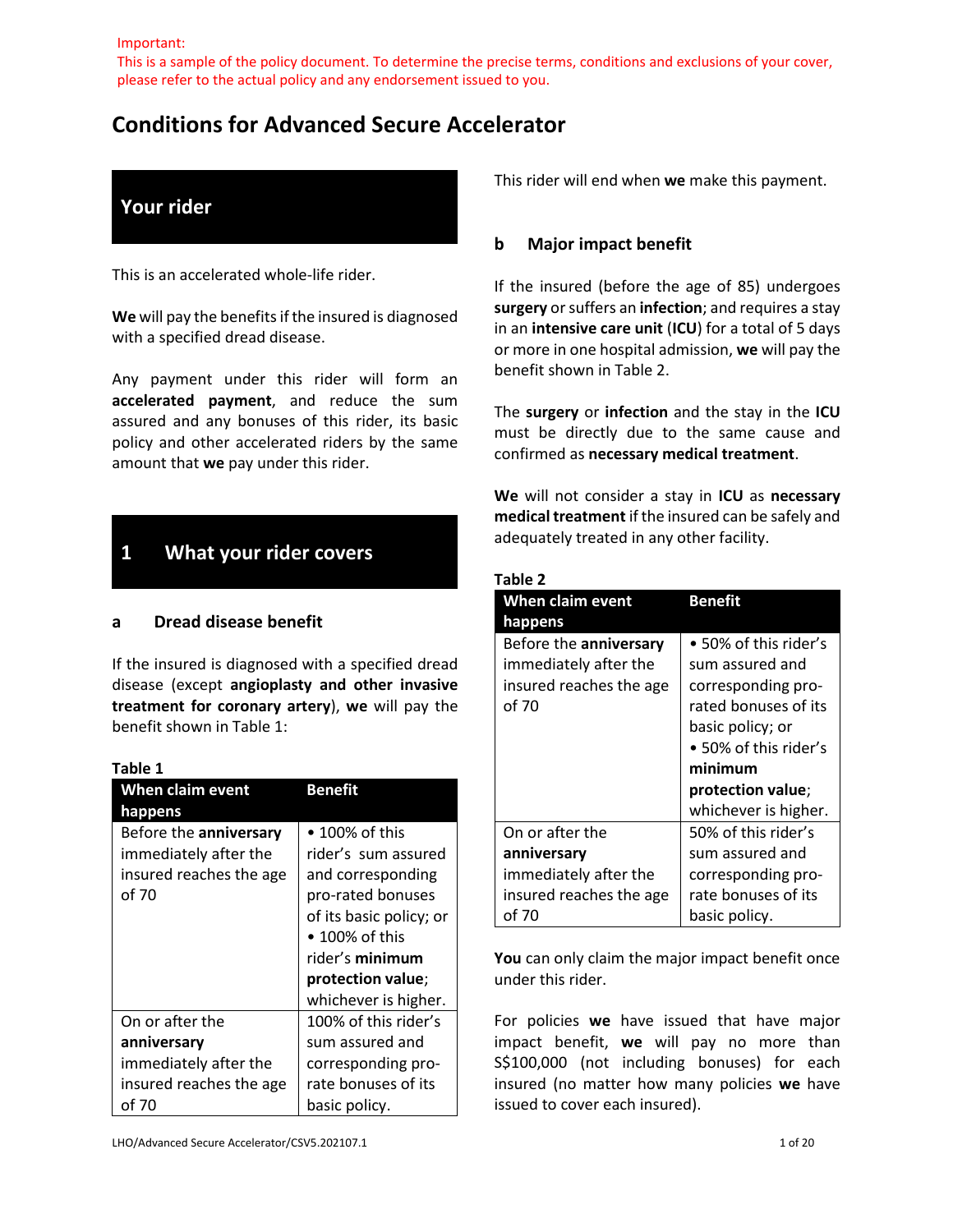# **2 Our responsibilities to you**

**You** may reduce your sum assured for this rider as long as it is not less than the minimum sum assured set by **us**. When **we** agree to the change in sum assured, **we** will make this change in the sum assured at the next premium due date.

The sum assured of this rider cannot be more than the sum assured of its basic policy.

If **you** decide to reduce your basic policy's sum assured, **we** may also reduce the sum assured of this rider so that it will not be more than the sum assured of its basic policy.

**We** will work out any future premiums or claims based on the reduced sum assured.

This rider will end immediately when **we** have fully paid the sum assured of this rider, when its basic policy ends, or is converted to a **paid-up** policy.

# **3 Your responsibilities**

**You** will pay your first premium at the time **you** apply for this rider. **You** will then pay future premiums when they are due. **You** will have 30 days as a period of grace to make these payments for this rider to continue. If **we** are due to pay any benefits during this period, **we** will take off any unpaid premiums from the benefits.

If **you** still have not paid the premium after the period of grace, this rider will end, unless **we** have activated the **automatic premium loan** facility under your basic policy.

If this rider ends because **you** have not paid the premium, **you** can reinstate it within 36 months by

paying the premiums **you** owe along with interest. This applies as long as **you** give **us** satisfactory proof of the insured's good health and there is no change in the risks covered by this rider. However, if **we** do not ask for the insured's health declaration or medical checks when **you** apply, **you** do not need to give **us** satisfactory proof of the insured's good health.

If **you** cancel your rider before the next premium is due, **we** will end your rider from the next premium due date and **we** will not refund any unused premium.

The premium that **you** pay for this rider is not guaranteed. **We** will give **you** at least six months' notice before **we** make any change.

# **4 What you need to be aware of**

### **a Dread disease benefit**

**We** only cover the dread diseases **we** define in this rider. The name of each dread disease is only a guide to what is covered. The full definition of each dread disease covered and the circumstances in which **you** can claim are given in this rider.

**You** must provide adequate medical evidence and **we** may ask the insured to have a medical examination by a doctor **we** have appointed. Every diagnosis must be supported by acceptable clinical, radiological, histological and laboratory evidence and confirmed by a **registered medical practitioner**.

**We** will not pay this benefit if your claim arises from:

- deliberate acts such as self-inflicted injuries, illnesses or attempted suicide;
- deliberate misuse of drugs or alcohol;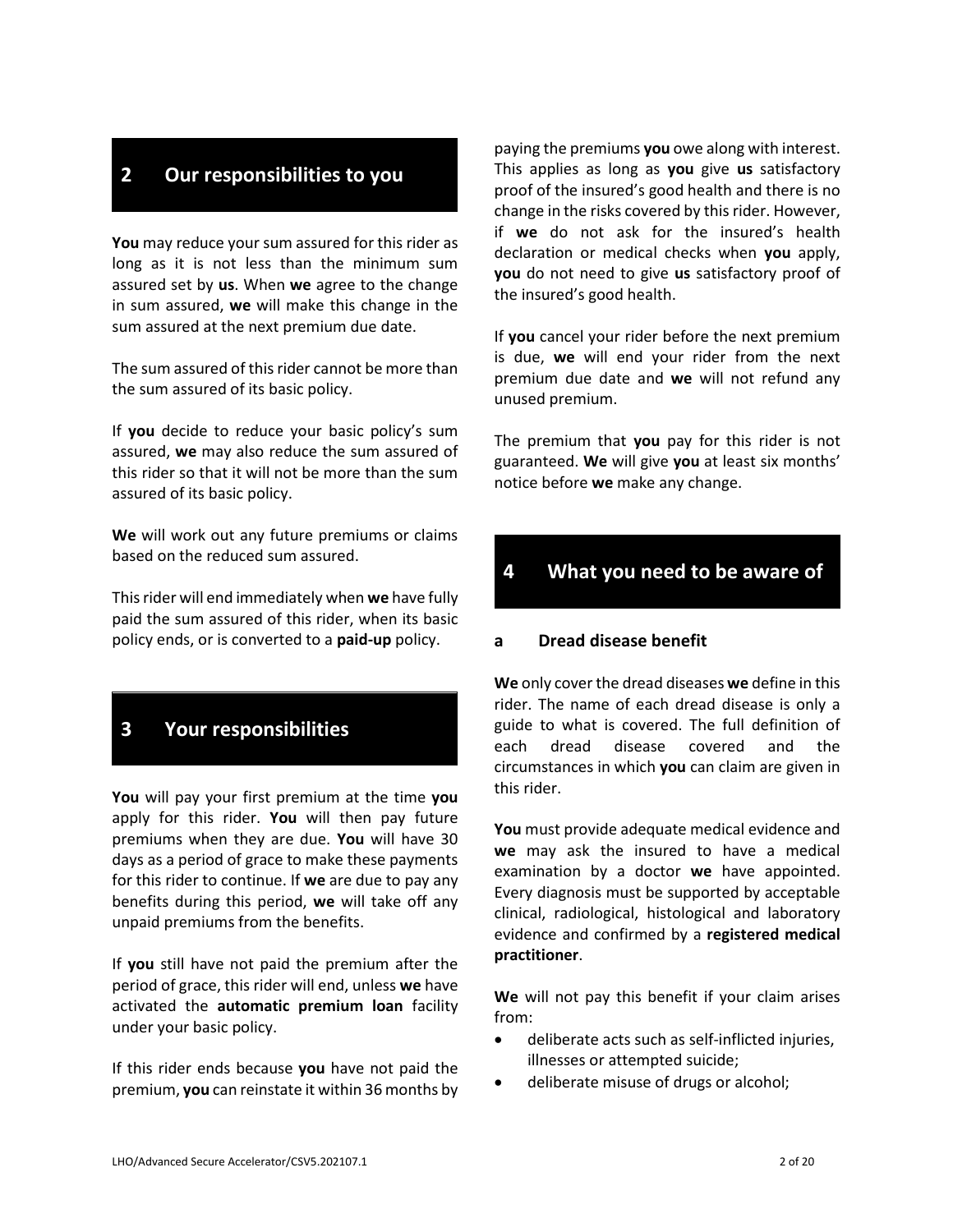- acquired immunodeficiency syndrome (AIDS), AIDS-related complex or infection by human immunodeficiency virus (HIV), except as stated under **HIV due to blood transfusion and occupationally acquired HIV**; or
- **major cancer, heart attack of specified severity, coronary artery by-pass surgery, angioplasty and other invasive treatment for coronary artery** or **other serious coronary artery disease**, where the insured was diagnosed with the disease within 90 days from the **cover start date**. For **coronary artery by-pass surgery and angioplasty and other invasive treatment for coronary artery**, the date of diagnosis will be the date the medical condition that leads to the surgical procedure is diagnosed, and not the date of the surgical procedure.

### **b Major impact benefit**

**We** will not pay this benefit if your claim arises from:

- deliberate acts such as self-inflicted injuries, illnesses or attempted suicide;
- deliberate misuse of drugs or alcohol;
- acquired immunodeficiency syndrome (AIDS), AIDS-related complex or infection by human immunodeficiency virus (HIV), except as stated under **HIV due to blood transfusion and occupationally acquired HIV**;
- treatment aimed at improving appearance, such as cosmetic surgery or any treatment relating to a previous cosmetic treatment;
- overseas medical treatment;
- pregnancy, childbirth, miscarriage, abortion or termination of pregnancy, or any form of related stay in hospital or treatment;
- infertility, sub-fertility, assisted conception, erectile dysfunction, impotence or any contraceptive treatment;
- psychological disorders, personality disorders, mental conditions or behavioural

disorders, including any addiction or dependence arising from these disorders such as gambling or gaming addiction;

- unlawful acts, provoked assault or deliberate exposure to danger;
- treatment of sexually-transmitted diseases;
- sex-change operations;
- experimental or pioneering medical or surgical techniques and medical devices not approved by the Institutional Review Board and the Centre of Medical Device Regulation and medical trials for medicinal products whether or not these trials have a clinical trial certificate issued by the Health Sciences Authority of Singapore;
- alternative or complementary treatments, including traditional Chinese medicine (TCM) or a stay in any health-care establishment for social or non-medical reasons;
- treatment of injuries arising from being directly involved in civil commotion, riot or strike;
- radiation or contamination from radioactivity;
- warlike operations (whether war is declared or not), war, invasion, riot or any similar event;
- the insured suffering symptoms of, had investigations for, or was diagnosed with illness any time before or within 90 days from the **cover start date** (except for **accidents**).

# **c Effects of an accelerated payment**

If **you** claim for an event that is payable under this rider, its basic policy or other accelerated riders of its basic policy and the benefits payable form the **accelerated payment**, **we** will only pay the benefit with the highest amount.

### When **we** make an **accelerated payment**:

 on this rider, **we** will reduce the sum assured and any bonuses of this rider, its basic policy and other accelerated riders of its basic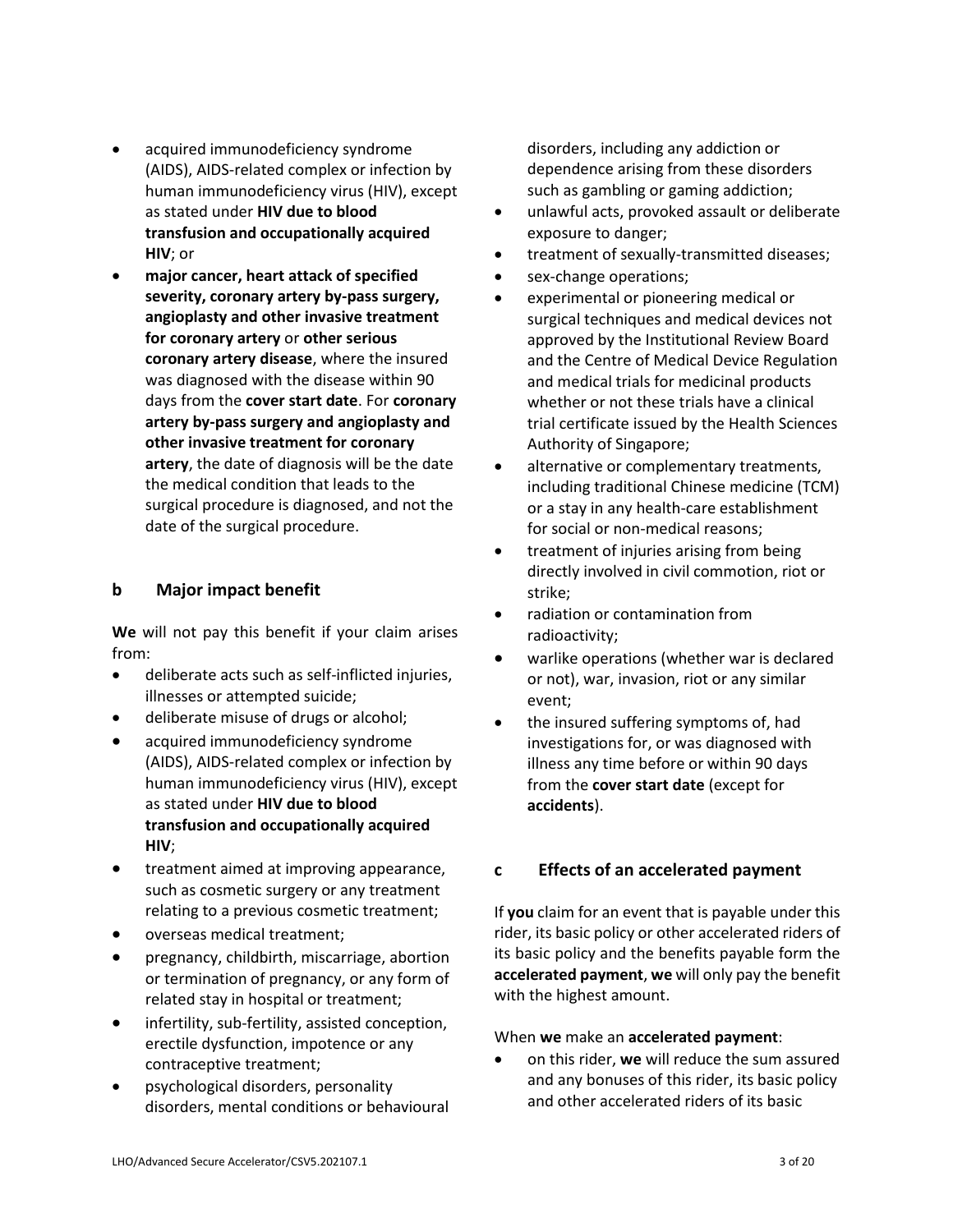policy by the same amount that **we** pay under this rider; or

 on other accelerated riders attached to its basic policy, **we** will reduce the sum assured of this rider by the same amount that **we** pay under those accelerated riders.

**We** will work out any future premiums, claims or **cash value** of its basic policy and the accelerated riders based on the reduced sum assured. The basic policy and the accelerated riders will end when the sum assured reaches zero.

### **d Making a claim**

To make a claim for death benefit, **we** must be told within six months after the insured's death.

If this rider provides for accidental death or accidental TPD benefit, **we** must be told within thirty days after the insured's death or TPD. If **you** tell **us** after the thirty days, **we** will not pay the claim for accidental death or accidental TPD benefit.

To make a claim for other benefits, **we** must be told within six months after the diagnosis or the event giving rise to the claim. If **you** tell **us** after the six months, **we** will not pay the claim for the other benefits.

When **we** pay a claim, **we** will not refund any premiums that have been paid.

### **e Refusing to pay a claim**

After **you** have been continuously covered for one year from the **cover start date**, **we** will pay your claim unless:

- it is a case of fraud;
- **you** fail to pay a premium;
- the insured has a **material pre-existing condition** which **you** did not tell **us** about when **you** applied for this rider; or
- the claim is excluded or not covered under the terms of this rider.

# **5 Definitions**

**Accelerated payment** means any payment made by **us** under any rider or basic policy, if that payment reduces the sum assured and any bonuses of the basic policy and its riders.

**Accident** and **accidental** mean an unexpected incident that results in an injury or death. The injury or death must be caused entirely by being hit by an external object that produces a bruise or wound, except for injury or death caused specifically by drowning, food poisoning, choking on food, or suffocation by smoke, fumes or gas.

**Anniversary** means the last day of every 12 months from the entry date for the basic policy.

**Automatic premium loan** means that **we** pay the premiums on your behalf so the basic policy and its riders can continue. **We** will only do this if the basic policy has enough **cash value**. **We** treat this as a loan (called an **automatic premium loan**) and charge **you** interest. **We** will take these loans and interest from any amount **we** may be due to pay under the basic policy and its riders. If at any time the amount of the loans and interest is more than the **cash value**, the basic policy and its riders will end.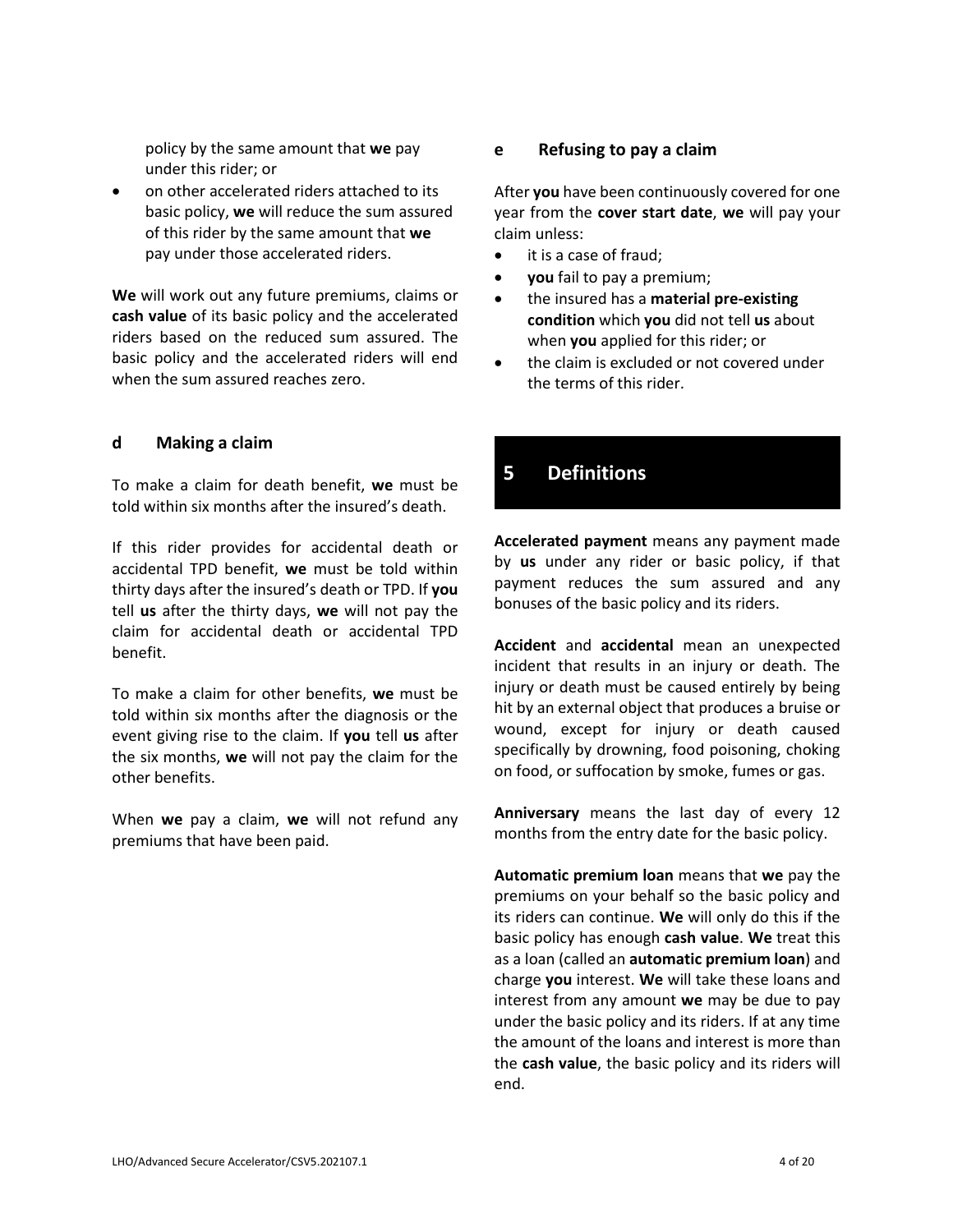**Cash value** means the amount available when **you** cancel a policy that has a savings feature before **we** pay a benefit under it (for example, for death), or it becomes due for payment (maturity), for example, an endowment policy. **We** work out the amount of the **cash value**.

**Cover start date** means the date:

- **we** issue this rider;
- **we** issue an endorsement to include or increase a benefit; or
- **we** reinstate this rider; whichever is latest.

**Intensive care unit** (ICU) means the intensive care unit of a hospital. High-dependency unit and other accommodation ward are not considered an intensive care unit.

**Infection** means an invasion of human body by pathogenic microorganisms including bacteria, viruses, parasites and fungi.

**Material pre-existing condition** means any condition that existed before the **cover start date** which would have reasonably affected **our** decision to accept your application and for which:

- the insured had symptoms that would have caused any sensible person to get medical treatment, advice or care;
- treatment was recommended by or received from a medical practitioner; or
- the insured had medical tests or investigations.

**Minimum protection value** means a percentage of the sum assured shown in the policy schedule. **You** cannot change the **minimum protection value** which **you** chose at the start of the policy.

**MOH** means the Ministry of Health, Singapore.

**Necessary medical treatment** means reasonable and common treatment which, in the professional opinion of a **registered medical practitioner** or a **specialist** in the relevant field of medicine, is

appropriate and consistent with the symptoms, findings, diagnosis and other relevant clinical circumstances of the illness or injury and reduces the negative effect of the illness or injury on the insured's health.

The treatment:

- must be provided in line with generally accepted standards of good medical practice in Singapore, be consistent with current standards of professional medical care, and have proven medical benefits;
- must not be for the convenience of the insured or **registered medical practitioner** or **specialist** (for example, treatment that can reasonably be provided out of a hospital, but is provided as an inpatient treatment);
- must not be for investigation or research (for example, experimental or new physiotherapy, medical techniques or surgical techniques, medical devices not approved by the Institutional Review Board and the Health Sciences Authority, and medical trials for medicinal products, whether or not these trials have a clinical trial certificate issued by the Health Sciences Authority or similar bodies); and
- must not be preventive, or for health screening or promoting good health (such as dietary replacement or supplement).

**Paid-up** means not paying any future premium payments and reducing the sum assured after the policy has built up a **cash value**.

**Registered medical practitioner** means a doctor who is qualified in western medicine and is legally licensed in Singapore or has the qualifications recognised by the Singapore Medical Council.

**Specialist** means a **registered medical practitioner** who has the extra qualifications and expertise needed to practise as a recognised specialist of diagnostic techniques, treatment and prevention, in a particular field of medicine, like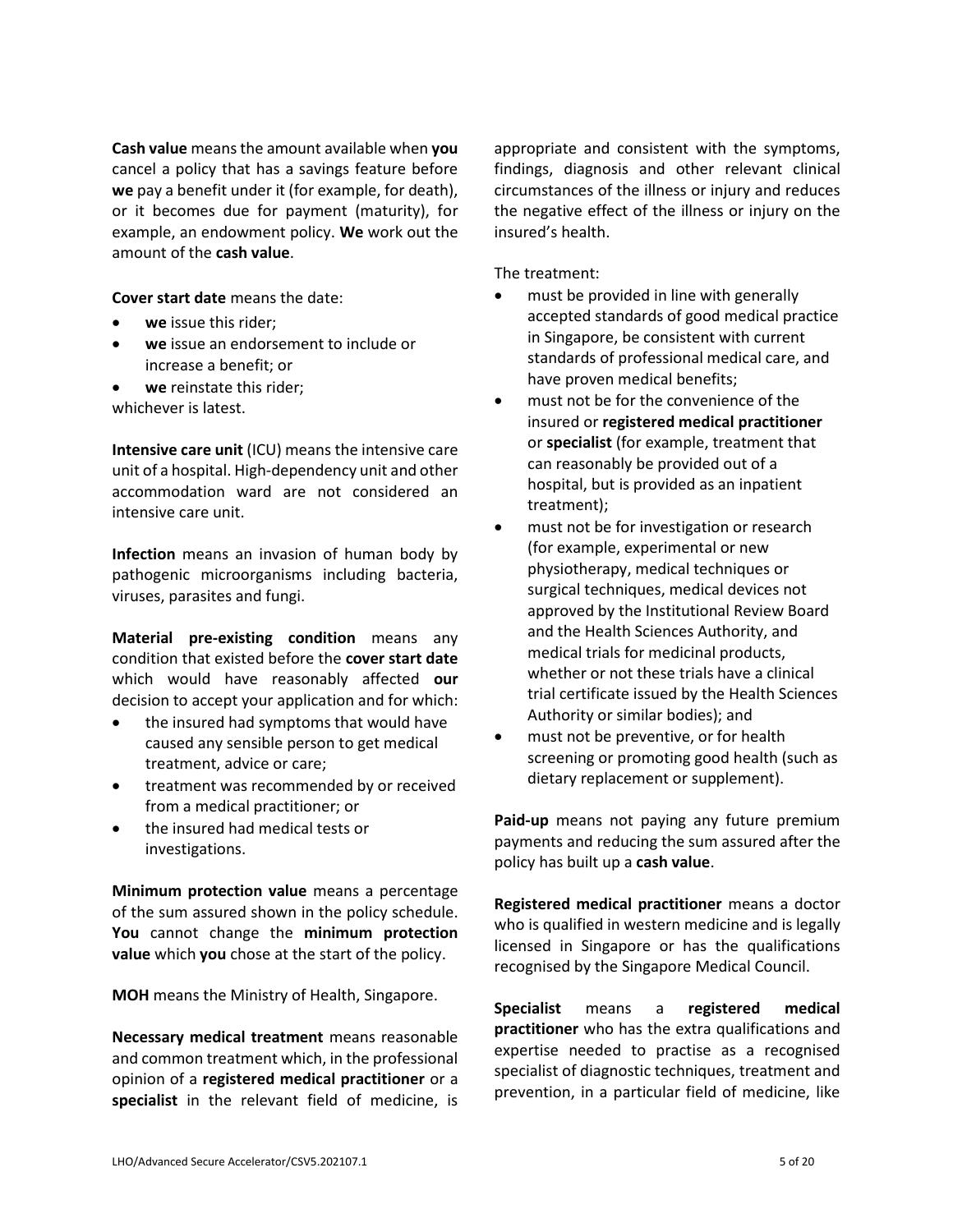psychiatry, neurology, paediatrics, endocrinology, obstetrics, gynaecology, dermatology and physiotherapy.

**Surgery** means any surgical operations listed in **MOH**'s surgical operations fees table 1 to 7 as at the date of the surgery.

**We**, **us**, **our** means NTUC Income Insurance Cooperative Limited.

You means the policyholder shown in the policy schedule.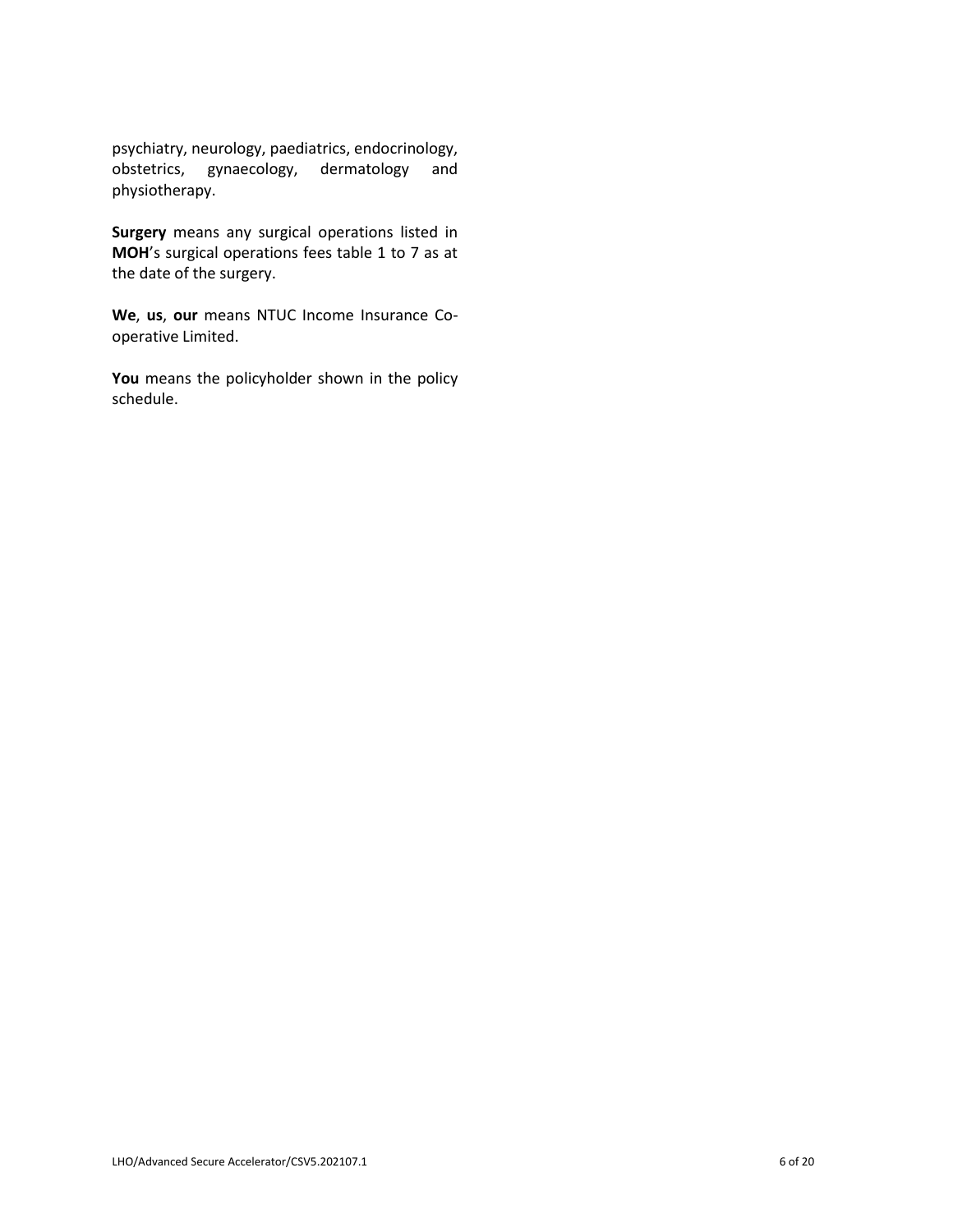# **5 Definitions**

### **Activities of Daily Living (ADLs)**

- (i) Washing the ability to wash in the bath or shower (including getting into and out of the bath or shower) or wash satisfactorily by other means;
- (ii) Dressing the ability to put on, take off, secure and unfasten all garments and, as appropriate, any braces, artificial limbs or other surgical appliances;
- (iii) Transferring the ability to move from a bed to an upright chair or wheelchair and vice versa;
- (iv) Mobility the ability to move indoors from room to room on level surfaces;
- (v) Toileting the ability to use the lavatory or otherwise manage bowel and bladder functions so as to maintain a satisfactory level of personal hygiene;
- (vi) Feeding the ability to feed oneself once food has been prepared and made available.

### **Permanent Neurological Deficit**

Permanent means expected to last throughout the lifetime of the insured.

Permanent neurological deficit means symptoms of dysfunction in the nervous system that are present on clinical examination and expected to last throughout the lifetime of the insured. Symptoms that are covered include numbness, paralysis, localized weakness, dysarthria (difficulty with speech), aphasia (inability to speak), dysphagia (difficulty swallowing), visual impairment, difficulty in walking, lack of coordination, tremor, seizures, dementia, delirium and coma.

# **6 Definition of dread diseases**

| 6.1                 | A malignant tumour positively diagnosed with histological confirmation and                                                                                                                                                                                                     |
|---------------------|--------------------------------------------------------------------------------------------------------------------------------------------------------------------------------------------------------------------------------------------------------------------------------|
| <b>Major cancer</b> | characterized by the uncontrolled growth of malignant cells with invasion and<br>destruction of normal tissue.                                                                                                                                                                 |
|                     | The term Major Cancer includes, but is not limited to, leukemia, lymphoma and<br>sarcoma.                                                                                                                                                                                      |
|                     | Major Cancer diagnosed on the basis of finding tumour cells and/or tumour-<br>associated molecules in blood, saliva, faeces, urine or any other bodily fluid in the<br>absence of further definitive and clinically verifiable evidence does not meet the<br>above definition. |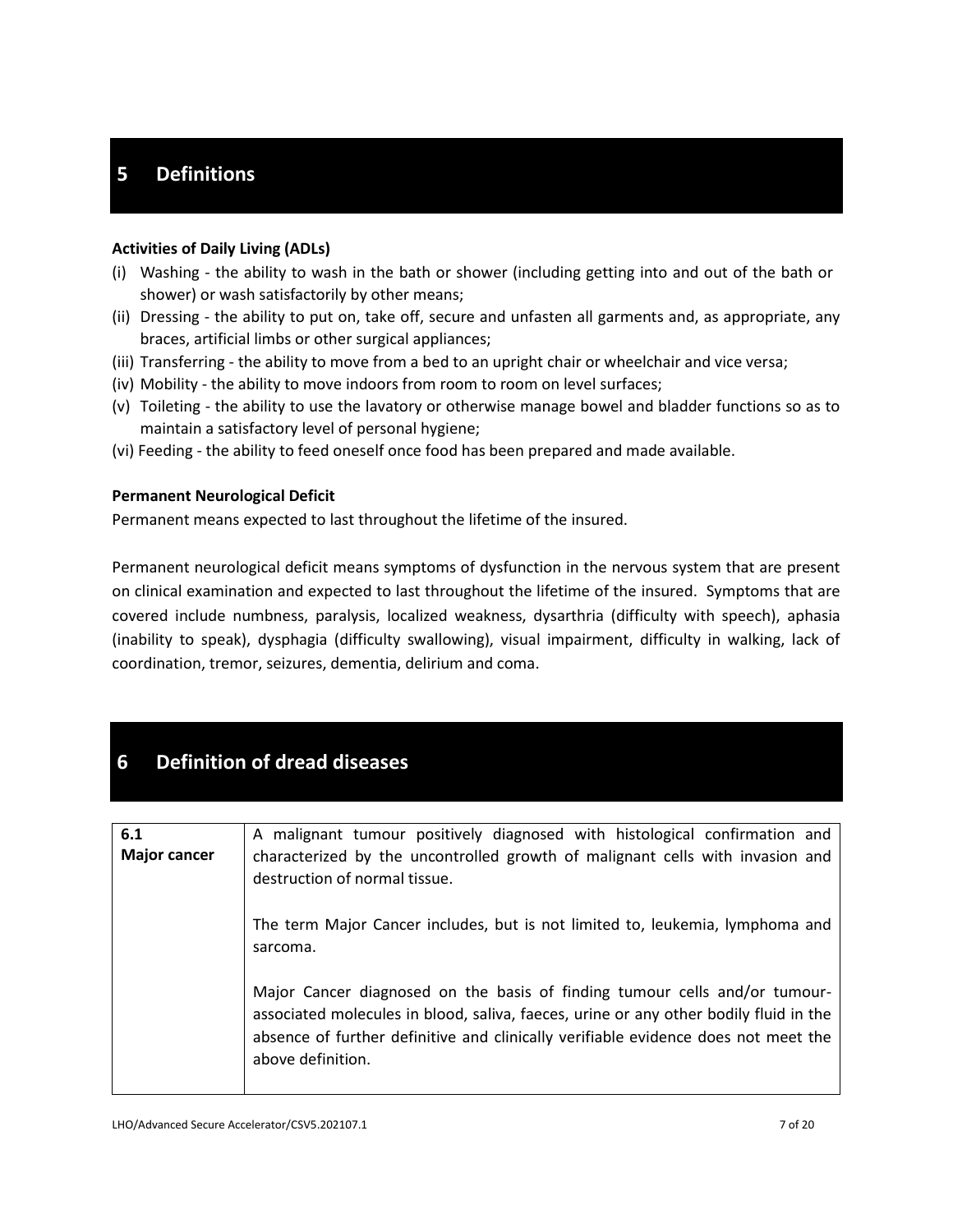| For the above definition, the following are excluded:                                                  |
|--------------------------------------------------------------------------------------------------------|
| All tumours which are histologically classified as any of the following:                               |
| Pre-malignant;                                                                                         |
| Non-invasive;                                                                                          |
| Carcinoma-in-situ (Tis) or Ta;                                                                         |
| Having borderline malignancy;                                                                          |
| Having any degree of malignant potential;                                                              |
| Having suspicious malignancy;                                                                          |
| Neoplasm of uncertain or unknown behavior; or                                                          |
| All grades of dysplasia, squamous intraepithelial lesions (HSIL and LSIL) and                          |
| intra epithelial neoplasia;                                                                            |
| Any non-melanoma skin carcinoma, skin confined primary cutaneous                                       |
| lymphoma and dermatofibrosarcoma protuberans unless there is evidence                                  |
| of metastases to lymph nodes or beyond;                                                                |
| Malignant melanoma that has not caused invasion beyond the epidermis;                                  |
| All Prostate cancers histologically described as T1N0M0 (TNM Classification)                           |
| or below; or Prostate cancers of another equivalent or lesser classification;                          |
| All Thyroid cancers histologically classified as T1N0M0 (TNM Classification)                           |
| or below;                                                                                              |
| All Neuroendocrine tumours histologically classified as T1N0M0 (TNM                                    |
| Classification) or below;                                                                              |
| All tumours of the Urinary Bladder histologically classified as T1N0M0 (TNM                            |
| Classification) or below;                                                                              |
| All Gastro-Intestinal Stromal tumours histologically classified as Stage I or IA                       |
| according to the latest edition of the AJCC Cancer Staging Manual, or below;                           |
| Chronic Lymphocytic Leukaemia less than RAI Stage 3;                                                   |
| All bone marrow malignancies which do not require recurrent blood                                      |
| transfusions, chemotherapy, targeted cancer therapies, bone marrow                                     |
| haematopoietic stem cell transplant or other<br>transplant,<br>major<br>interventionist treatment; and |
| All tumours in the presence of HIV infection.                                                          |
|                                                                                                        |
|                                                                                                        |

| 6.2             | Death of heart muscle due to ischaemia, that is evident by at least three of the                                                                                                                                                                                                                                                                                             |
|-----------------|------------------------------------------------------------------------------------------------------------------------------------------------------------------------------------------------------------------------------------------------------------------------------------------------------------------------------------------------------------------------------|
| Heart attack of | following criteria proving the occurrence of a new heart attack:                                                                                                                                                                                                                                                                                                             |
| specified       | History of typical chest pain;<br>$\bullet$                                                                                                                                                                                                                                                                                                                                  |
| severity        | New characteristic electrocardiographic changes; with the development of any<br>of the following: ST elevation or depression, T wave inversion, pathological Q<br>waves or left bundle branch block;<br>Elevation of the cardiac biomarkers, inclusive of CKMB above the generally<br>accepted normal laboratory levels or Cardiac Troponin T or I at 0.5ng/ml and<br>above; |
|                 | Imaging evidence of new loss of viable myocardium or new regional wall motion<br>abnormality. The imaging must be done by Cardiologist specified by the<br>Company.                                                                                                                                                                                                          |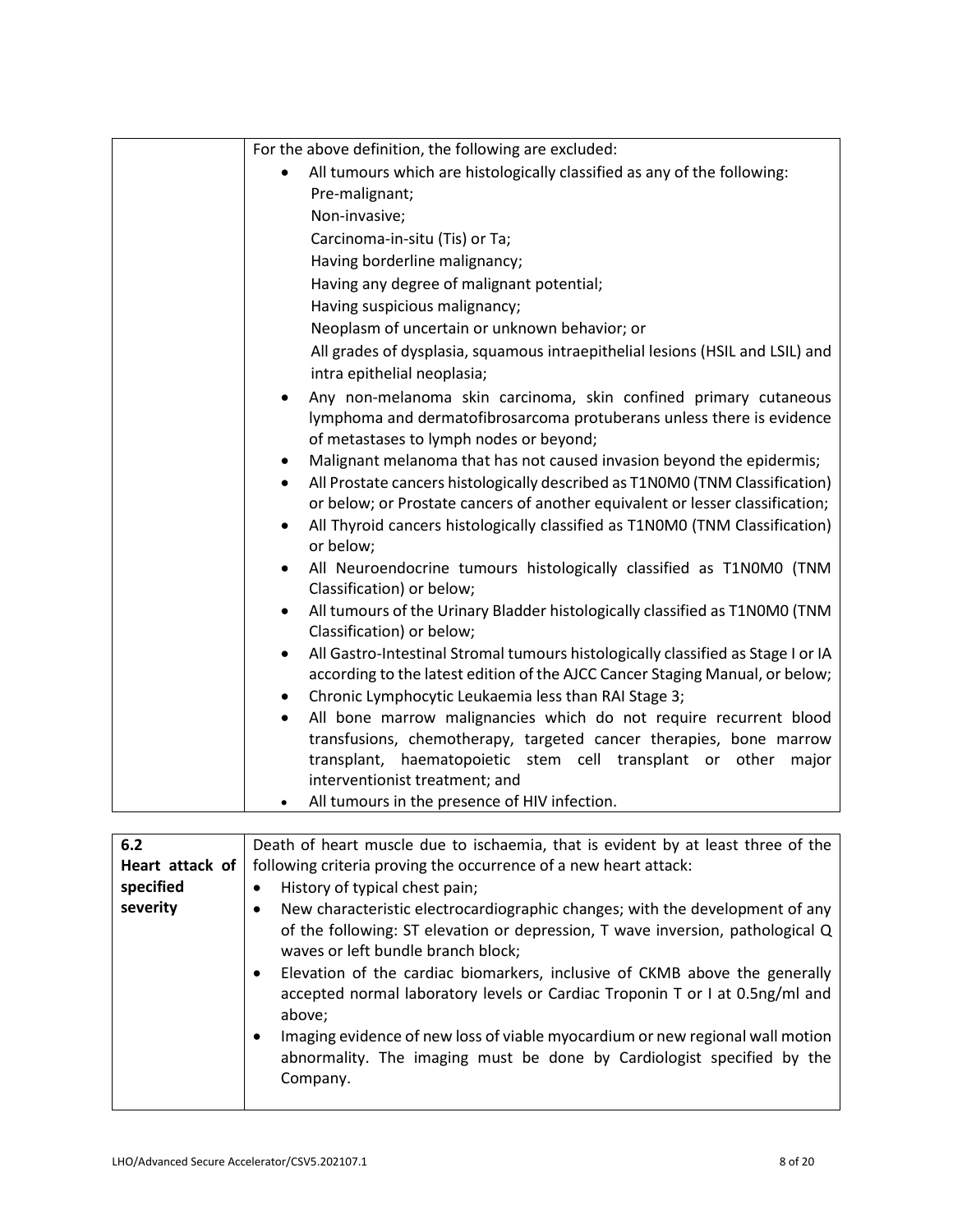| For the above definition, the following are excluded:<br>Angina;<br>Heart attack of indeterminate age; and<br>A rise in cardiac biomarkers or Troponin T or I following an intra-arterial cardiac<br>procedure including, but not limited to, coronary angiography and coronary |
|---------------------------------------------------------------------------------------------------------------------------------------------------------------------------------------------------------------------------------------------------------------------------------|
| angioplasty.<br>Explanatory note: $0.5$ ng/ml = $0.5$ ug/L = $500$ pg/ml                                                                                                                                                                                                        |

| 6.3                       | A cerebrovascular incident including infarction of brain tissue, cerebral and                                                                                                                                                                                                                                   |
|---------------------------|-----------------------------------------------------------------------------------------------------------------------------------------------------------------------------------------------------------------------------------------------------------------------------------------------------------------|
| <b>Stroke with</b>        | subarachnoid haemorrhage, intracerebral embolism and cerebral thrombosis                                                                                                                                                                                                                                        |
| permanent<br>neurological | resulting in permanent neurological deficit. This diagnosis must be supported by all<br>of the following conditions:                                                                                                                                                                                            |
| deficit                   | Evidence of permanent clinical neurological deficit confirmed by a<br>$\bullet$<br>neurologist at least 6 weeks after the event; and<br>Findings on Magnetic Resonance Imaging, Computerised Tomography, or<br>$\bullet$<br>other reliable imaging techniques consistent with the diagnosis of a new<br>stroke. |
|                           | The following are excluded:                                                                                                                                                                                                                                                                                     |
|                           | Transient Ischaemic Attacks;<br>$\bullet$                                                                                                                                                                                                                                                                       |
|                           | Brain damage due to an accident or injury, infection, vasculitis, and<br>$\bullet$<br>inflammatory disease;                                                                                                                                                                                                     |
|                           | Vascular disease affecting the eye or optic nerve;<br>$\bullet$                                                                                                                                                                                                                                                 |
|                           | Ischaemic disorders of the vestibular system; and<br>$\bullet$                                                                                                                                                                                                                                                  |
|                           | Secondary haemorrhage within a pre-existing cerebral lesion.                                                                                                                                                                                                                                                    |

| 6.4             | The actual undergoing of open-chest surgery or Minimally Invasive Direct Coronary                                                                                                                                              |
|-----------------|--------------------------------------------------------------------------------------------------------------------------------------------------------------------------------------------------------------------------------|
| Coronary artery | Artery Bypass surgery to correct the narrowing or blockage of one or more coronary                                                                                                                                             |
| by-pass surgery | arteries with bypass grafts. This diagnosis must be supported by angiographic<br>evidence of significant coronary artery obstruction and the procedure must be<br>considered medically necessary by a consultant cardiologist. |
|                 | Angioplasty and all other intra-arterial, catheter based techniques, 'keyhole' or laser<br>procedures are excluded.                                                                                                            |

| - 6.5            | Chronic irreversible failure of both kidneys requiring either permanent renal dialysis |
|------------------|----------------------------------------------------------------------------------------|
| <b>End stage</b> | or kidney transplantation.                                                             |
| kidney failure   |                                                                                        |

| 6.6                 | Chronic persistent and irreversible bone marrow failure, confirmed by biopsy, which |
|---------------------|-------------------------------------------------------------------------------------|
| <b>Irreversible</b> | results in anaemia, neutropenia and thrombocytopenia requiring treatment with at    |
| aplastic            | least one of the following:                                                         |
| anaemia             | Blood product transfusion;                                                          |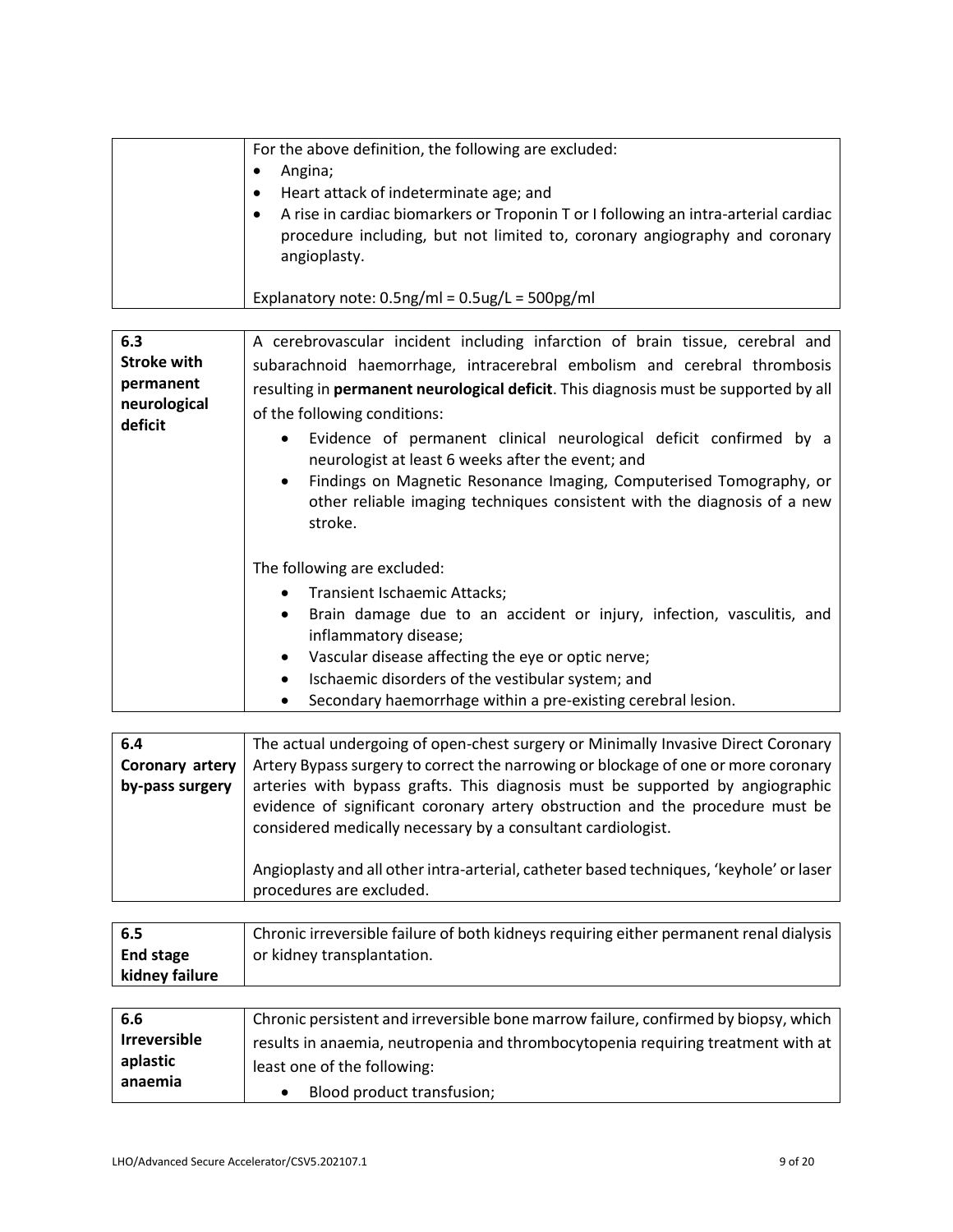| Bone marrow stimulating agents;<br>$\bullet$                          |
|-----------------------------------------------------------------------|
| Immunosuppressive agents; or<br>$\bullet$                             |
| Bone marrow or haematopoietic stem cell transplantation.<br>$\bullet$ |
| The diagnosis must be confirmed by a haematologist                    |

| 6.7            | End stage lung disease, causing chronic respiratory failure. This diagnosis must be                                        |
|----------------|----------------------------------------------------------------------------------------------------------------------------|
| End stage lung | supported by evidence of all of the following:                                                                             |
| disease        | FEV1 test results which are consistently less than 1 litre;                                                                |
|                | Permanent supplementary oxygen therapy for hypoxemia;                                                                      |
|                | Arterial blood gas analyses with partial oxygen pressures of 55mmHg or less<br>$(PaO2 = 55mmHg)$ ; and<br>Dyspnea at rest. |
|                | The diagnosis must be confirmed by a respiratory physician.                                                                |

| 6.8                                   | End stage liver failure as evidenced by all of the following: |
|---------------------------------------|---------------------------------------------------------------|
| End stage liver $\vert \bullet \vert$ | Permanent jaundice;                                           |
| failure                               | Ascites; and                                                  |
|                                       | Hepatic encephalopathy.                                       |
|                                       |                                                               |
|                                       | Liver disease secondary to alcohol or drug abuse is excluded. |

| 6.9  | A coma that persists for at least 96 hours. This diagnosis must be supported by                                                                                                                                                                        |
|------|--------------------------------------------------------------------------------------------------------------------------------------------------------------------------------------------------------------------------------------------------------|
| Coma | evidence of all of the following:                                                                                                                                                                                                                      |
|      | No response to external stimuli for at least 96 hours;<br>Life support measures are necessary to sustain life; and<br>Brain damage resulting in permanent neurological deficit which must be<br>assessed at least 30 days after the onset of the coma. |
|      | For the above definition, medically induced coma and coma resulting directly from<br>alcohol or drug abuse are excluded.                                                                                                                               |

| 6.10                  | Total and irreversible loss of hearing in both ears as a result of illness or accident.                                                                                                                                                                                                        |
|-----------------------|------------------------------------------------------------------------------------------------------------------------------------------------------------------------------------------------------------------------------------------------------------------------------------------------|
| <b>Deafness</b>       | This diagnosis must be supported by audiometric and sound-threshold tests                                                                                                                                                                                                                      |
| <i>(irreversible)</i> | provided and certified by an Ear, Nose, Throat (ENT) specialist.                                                                                                                                                                                                                               |
| loss of hearing)      | Total means "the loss of at least 80 decibels in all frequencies of hearing".                                                                                                                                                                                                                  |
|                       | Irreversible means "cannot be reasonably restored to at least 40 decibels by medical<br>treatment, hearing aid and/or surgical procedures consistent with the current<br>standard of the medical services available in Singapore after a period of 6 months<br>from the date of intervention." |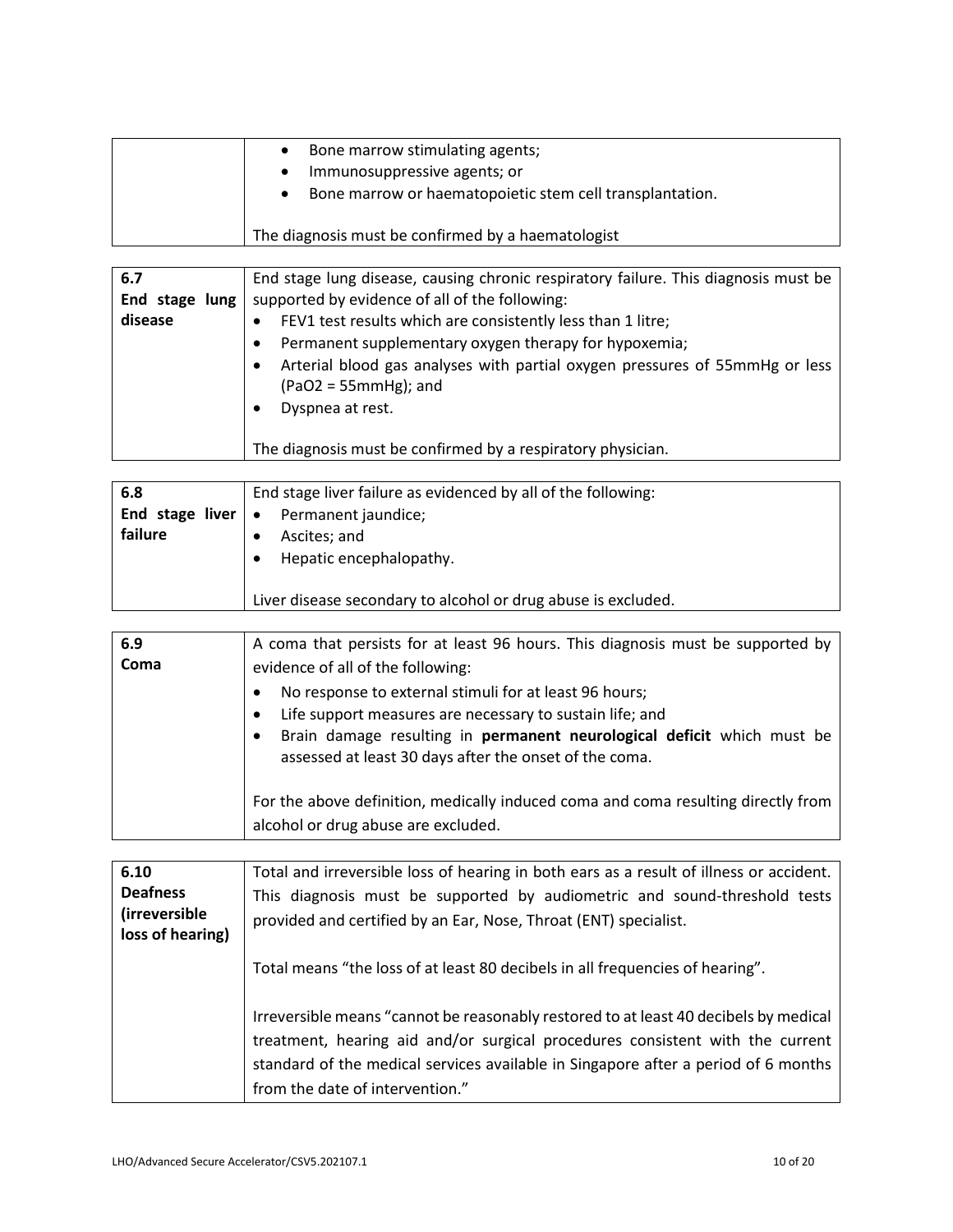| 6.11<br>Open chest<br>heart valve<br>surgery  | The actual undergoing of open-heart surgery to replace or repair heart valve<br>abnormalities. The diagnosis of heart valve abnormality must be supported by<br>cardiac catheterization or echocardiogram and the procedure must be considered<br>medically necessary by a consultant cardiologist.         |
|-----------------------------------------------|-------------------------------------------------------------------------------------------------------------------------------------------------------------------------------------------------------------------------------------------------------------------------------------------------------------|
|                                               |                                                                                                                                                                                                                                                                                                             |
| 6.12<br><b>Irreversible loss</b><br>of speech | Total and irreversible loss of the ability to speak as a result of injury or disease to<br>the vocal cords. The inability to speak must be established for a continuous period<br>of 12 months. This diagnosis must be supported by medical evidence furnished by<br>an Ear, Nose, Throat (ENT) specialist. |
|                                               | All psychiatric related causes are excluded.                                                                                                                                                                                                                                                                |

| 6.13               | Third degree (full thickness of the skin) burns covering at least 20% of the surface of |
|--------------------|-----------------------------------------------------------------------------------------|
| <b>Major burns</b> | the insured's body.                                                                     |

| 6.14                      | The receipt of a transplant of:                                                                                                                                  |
|---------------------------|------------------------------------------------------------------------------------------------------------------------------------------------------------------|
| <b>Major</b><br>organ $/$ | Human bone marrow using haematopoietic stem cells preceded by total bone<br>$\bullet$                                                                            |
| bone<br>marrow            | marrow ablation; or                                                                                                                                              |
| transplantation           | One of the following human organs: heart, lung, liver, kidney, pancreas that<br>$\bullet$<br>resulted from irreversible end stage failure of the relevant organ. |
|                           | Other stem cell transplants are excluded.                                                                                                                        |

| 6.15<br><b>Multiple</b><br>sclerosis | The definite diagnosis of Multiple Sclerosis, and must be supported by all of the<br>following:<br>Investigations which unequivocally confirm the diagnosis to be Multiple<br>Sclerosis; and<br>Multiple neurological deficits which occurred over a continuous period of at |
|--------------------------------------|------------------------------------------------------------------------------------------------------------------------------------------------------------------------------------------------------------------------------------------------------------------------------|
|                                      | least 6 months.<br>Other causes of neurological damage such as systemic lupus erythematosus (SLE)<br>and HIV are excluded.                                                                                                                                                   |

| 6.16                         | The unequivocal diagnosis of muscular dystrophy must be made by a consultant                                                                                                                                      |
|------------------------------|-------------------------------------------------------------------------------------------------------------------------------------------------------------------------------------------------------------------|
| <b>Muscular</b><br>dystrophy | neurologist. The condition must result in the inability of the insured to perform<br>(whether aided or unaided) at least 3 of the 6 "Activities of Daily Living" for a<br>continuous period of at least 6 months. |
|                              | For the purpose of this definition, "aided" shall mean with the aid of special<br>equipment, device and/or apparatus and not pertaining to human aid.                                                             |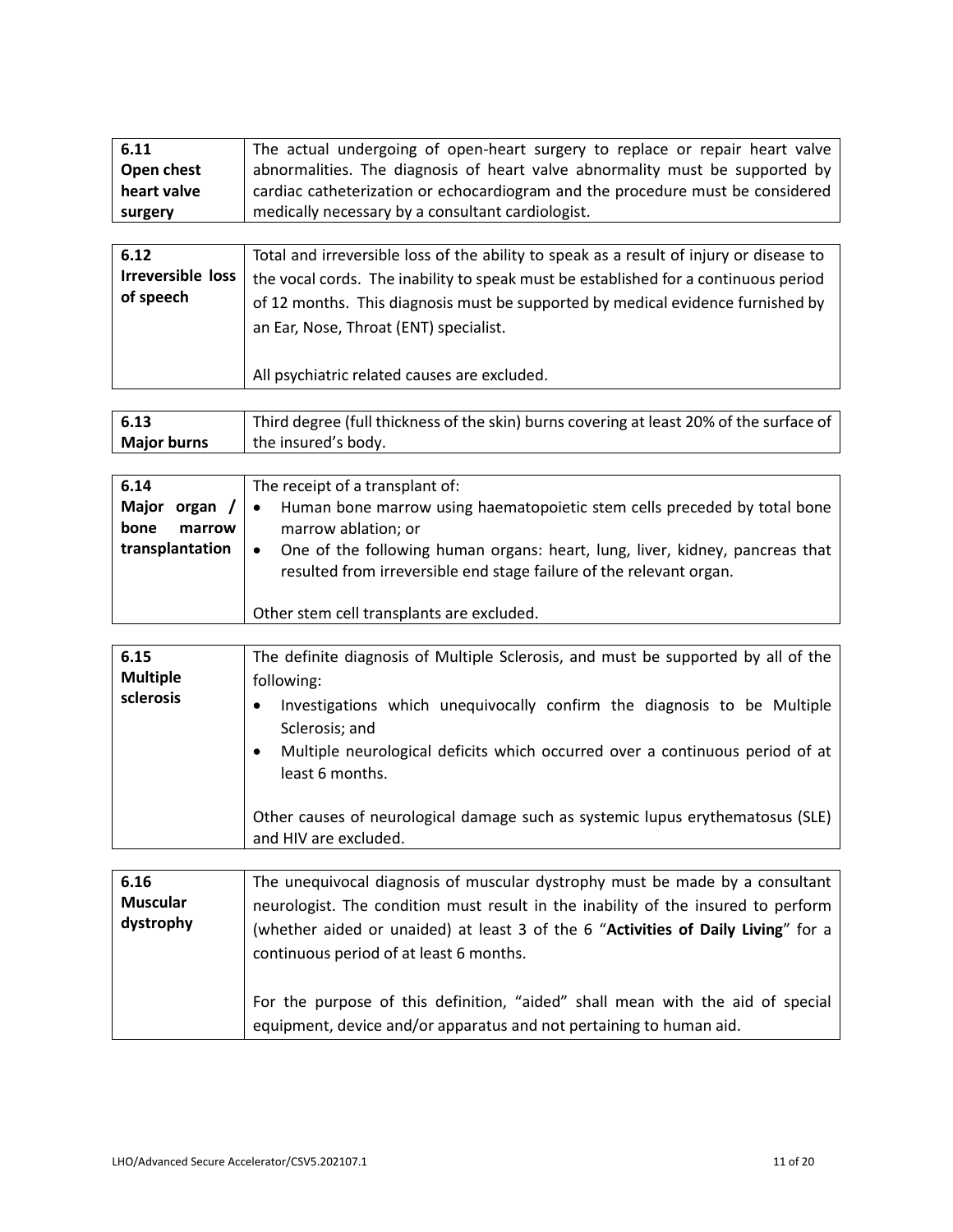| 6.17<br>Idiopathic<br>parkinson's<br>disease | The unequivocal diagnosis of idiopathic Parkinson's Disease by a consultant<br>neurologist. This diagnosis must be supported by all of the following conditions:<br>The disease cannot be controlled with medication; and<br>Inability of the insured to perform (whether aided or unaided) at least 3 of the<br>6 "Activities of Daily Living" for a continuous period of at least 6 months. |
|----------------------------------------------|-----------------------------------------------------------------------------------------------------------------------------------------------------------------------------------------------------------------------------------------------------------------------------------------------------------------------------------------------------------------------------------------------|
|                                              | For the purpose of this definition, "aided" shall mean with the aid of special<br>equipment, device and/or apparatus and not pertaining to human aid.                                                                                                                                                                                                                                         |

| 6.18             | The actual undergoing of major surgery to repair or correct an aneurysm, narrowing,                                    |
|------------------|------------------------------------------------------------------------------------------------------------------------|
| Open chest       | obstruction or dissection of the aorta through surgical opening of the chest or                                        |
| surgery to aorta | abdomen. For the purpose of this definition aorta shall mean the thoracic and<br>abdominal aorta but not its branches. |
|                  | Surgery performed using only minimally invasive or intra-arterial techniques are<br>excluded.                          |

| 6.19             | Deterioration or loss of cognitive function as confirmed by clinical evaluation and |
|------------------|-------------------------------------------------------------------------------------|
| Alzheimer's      | imaging tests, arising from Alzheimer's disease or irreversible organic disorders,  |
| disease / severe | resulting in significant reduction in mental and social functioning requiring the   |
| dementia         | continuous supervision of the insured. This diagnosis must be supported by the      |
|                  | clinical confirmation of an appropriate consultant and supported by the Company's   |
|                  | appointed doctor.                                                                   |
|                  |                                                                                     |
|                  | The following are excluded:                                                         |
|                  | Non-organic diseases such as neurosis and psychiatric illnesses; and<br>٠           |
|                  | Alcohol related brain damage.                                                       |

| 6.20<br><b>Fulminant</b><br>hepatitis | A submassive to massive necrosis of the liver by the Hepatitis virus, leading<br>precipitously to liver failure. This diagnosis must be supported by all of the following:<br>Rapid decreasing of liver size as confirmed by abdominal ultrasound;<br>Necrosis involving entire lobules, leaving only a collapsed reticular framework; |
|---------------------------------------|----------------------------------------------------------------------------------------------------------------------------------------------------------------------------------------------------------------------------------------------------------------------------------------------------------------------------------------|
|                                       | Rapid deterioration of liver function tests;<br>Deepening jaundice; and<br>Hepatic encephalopathy.                                                                                                                                                                                                                                     |

| 6.21          | Motor neurone disease characterised by progressive degeneration of corticospinal |
|---------------|----------------------------------------------------------------------------------|
| Motor neurone | tracts and anterior horn cells or bulbar efferent neurones which include spinal  |
| disease       | muscular atrophy, progressive bulbar palsy, amyotrophic lateral sclerosis and    |
|               | primary lateral sclerosis. This diagnosis must be confirmed by a neurologist as  |
|               | progressive and resulting in permanent neurological deficit.                     |
|               |                                                                                  |
|               |                                                                                  |
|               |                                                                                  |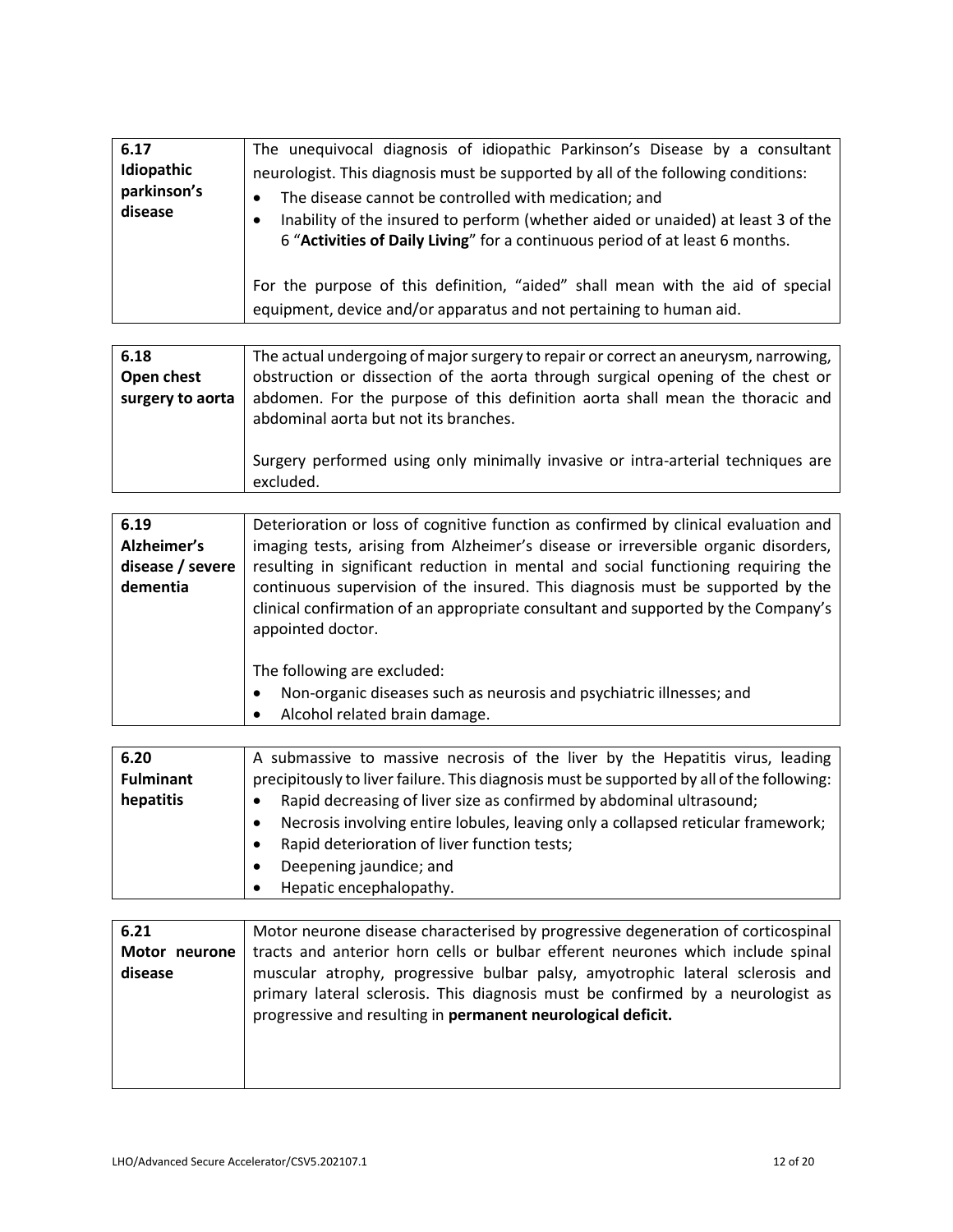| 6.22         |            | Primary Pulmonary Hypertension with substantial right ventricular enlargement |
|--------------|------------|-------------------------------------------------------------------------------|
| Primary      |            | confirmed by investigations including cardiac catheterisation, resulting in   |
| pulmonary    |            | permanent physical impairment of at least Class IV of the New York Heart      |
| hypertension |            | Association (NYHA) Classification of Cardiac Impairment.                      |
|              |            |                                                                               |
|              | Class I:   | No limitation of physical activity. Ordinary physical activity does not       |
|              |            | cause undue fatigue, dyspnea, or anginal pain.                                |
|              |            |                                                                               |
|              | Class II:  | Slight limitation of physical activity. Ordinary physical activity results    |
|              |            | in symptoms.                                                                  |
|              | Class III: | Marked limitation of physical activity. Comfortable at rest, but less         |
|              |            |                                                                               |
|              |            | than ordinary activity causes symptoms.                                       |
|              | Class IV:  | Unable to engage in any physical activity without discomfort.                 |
|              |            | Symptoms may be present even at rest.                                         |
|              |            |                                                                               |

| 6.23            | Infection with the Human Immunodeficiency Virus (HIV) through a blood<br>Α.                                                          |
|-----------------|--------------------------------------------------------------------------------------------------------------------------------------|
| HIV due to      | transfusion, provided that all of the following conditions are met:                                                                  |
| blood           |                                                                                                                                      |
| transfusion and | The blood transfusion was medically necessary or given as part of a medical<br>$\bullet$                                             |
| occupationally  | treatment;                                                                                                                           |
| acquired HIV    | The blood transfusion was received in Singapore after the cover start date; and<br>٠                                                 |
|                 | The source of the infection is established to be from the Institution that<br>$\bullet$                                              |
|                 | provided the blood transfusion and the Institution is able to trace the origin of<br>the HIV tainted blood.                          |
|                 | Infection with the Human Immunodeficiency Virus (HIV) which resulted from<br>В.                                                      |
|                 | an accident occurring after cover start date whilst the insured was carrying out                                                     |
|                 | the normal professional duties of his or her occupation in Singapore, provided                                                       |
|                 | that all of the following are proven to the Company's satisfaction:                                                                  |
|                 |                                                                                                                                      |
|                 | Proof that the accident involved a definite source of the HIV infected fluids;                                                       |
|                 | Proof of sero-conversion from HIV negative to HIV positive occurring during the                                                      |
|                 | 180 days after the documented accident. This proof must include a negative                                                           |
|                 | HIV antibody test conducted within 5 days of the accident; and                                                                       |
|                 | HIV infection resulting from any other means including sexual activity and the<br>$\bullet$<br>use of intravenous drugs is excluded. |
|                 |                                                                                                                                      |
|                 | This benefit is only payable when the occupation of the insured is a medical                                                         |
|                 | practitioner, housemen, medical student, state registered nurse, medical laboratory                                                  |
|                 | technician, dentist (surgeon and nurse) or paramedical worker, working in medical                                                    |
|                 | centre or clinic (in Singapore).                                                                                                     |
|                 |                                                                                                                                      |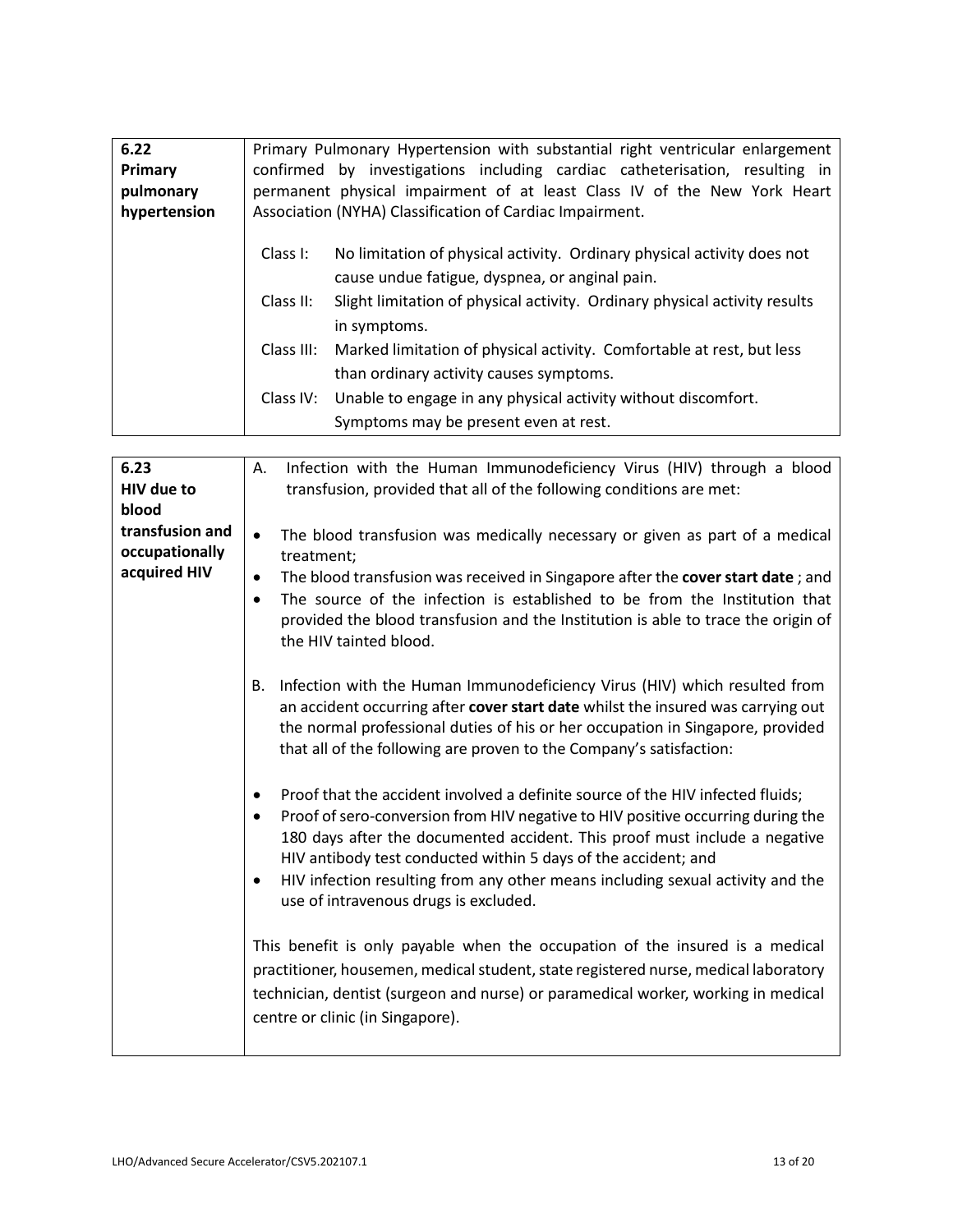| This benefit will not apply under either section A or B where a cure has become   |
|-----------------------------------------------------------------------------------|
| available prior to the infection. "Cure" means any treatment that renders the HIV |
| inactive or non-infectious.                                                       |

| 6.24                | Benign brain tumour means a non-malignant tumour located in the cranial vault and      |
|---------------------|----------------------------------------------------------------------------------------|
| <b>Benign brain</b> | limited to the brain, meninges or cranial nerves where all of the following conditions |
| tumour              | are met:                                                                               |
|                     |                                                                                        |
|                     | It has undergone surgical removal or, if inoperable, has caused a <b>permanent</b>     |
|                     | neurological deficit; and                                                              |
|                     | Its presence must be confirmed by a neurologist or neurosurgeon and                    |
|                     | supported by findings on Magnetic Resonance Imaging, Computerised                      |
|                     | Tomography, or other reliable imaging techniques.                                      |
|                     |                                                                                        |
|                     | The following are excluded:                                                            |
|                     | Cysts;                                                                                 |
|                     | Abscess;                                                                               |
|                     | Angioma;                                                                               |
|                     | Granulomas;                                                                            |
|                     | <b>Vascular Malformations;</b>                                                         |
|                     | Haematomas; and<br>٠                                                                   |
|                     | Tumours of the pituitary gland, spinal cord and skull base.                            |

| 6.25<br><b>Severe</b><br>encephalitis | Severe inflammation of brain substance (cerebral hemisphere, brainstem or<br>cerebellum) and resulting in <b>permanent neurological deficit</b> which must be<br>documented for at least 6 weeks. This diagnosis must be certified by a consultant<br>neurologist, and supported by any confirmatory diagnostic tests. |
|---------------------------------------|------------------------------------------------------------------------------------------------------------------------------------------------------------------------------------------------------------------------------------------------------------------------------------------------------------------------|
|                                       | Encephalitis caused by HIV infection is excluded.                                                                                                                                                                                                                                                                      |

| 6.26             | Bacterial infection resulting in severe inflammation of the membranes of the brain    |
|------------------|---------------------------------------------------------------------------------------|
| Severe bacterial | or spinal cord resulting in significant, irreversible and permanent neurological      |
| meningitis       | deficit. The neurological deficit must persist for at least six weeks. This diagnosis |
|                  | must be confirmed by:                                                                 |
|                  | The presence of bacterial infection in cerebrospinal fluid by lumbar puncture;        |
|                  | and                                                                                   |
|                  | A consultant neurologist.                                                             |
|                  |                                                                                       |
|                  | Bacterial meningitis in the presence of HIV infection is excluded.                    |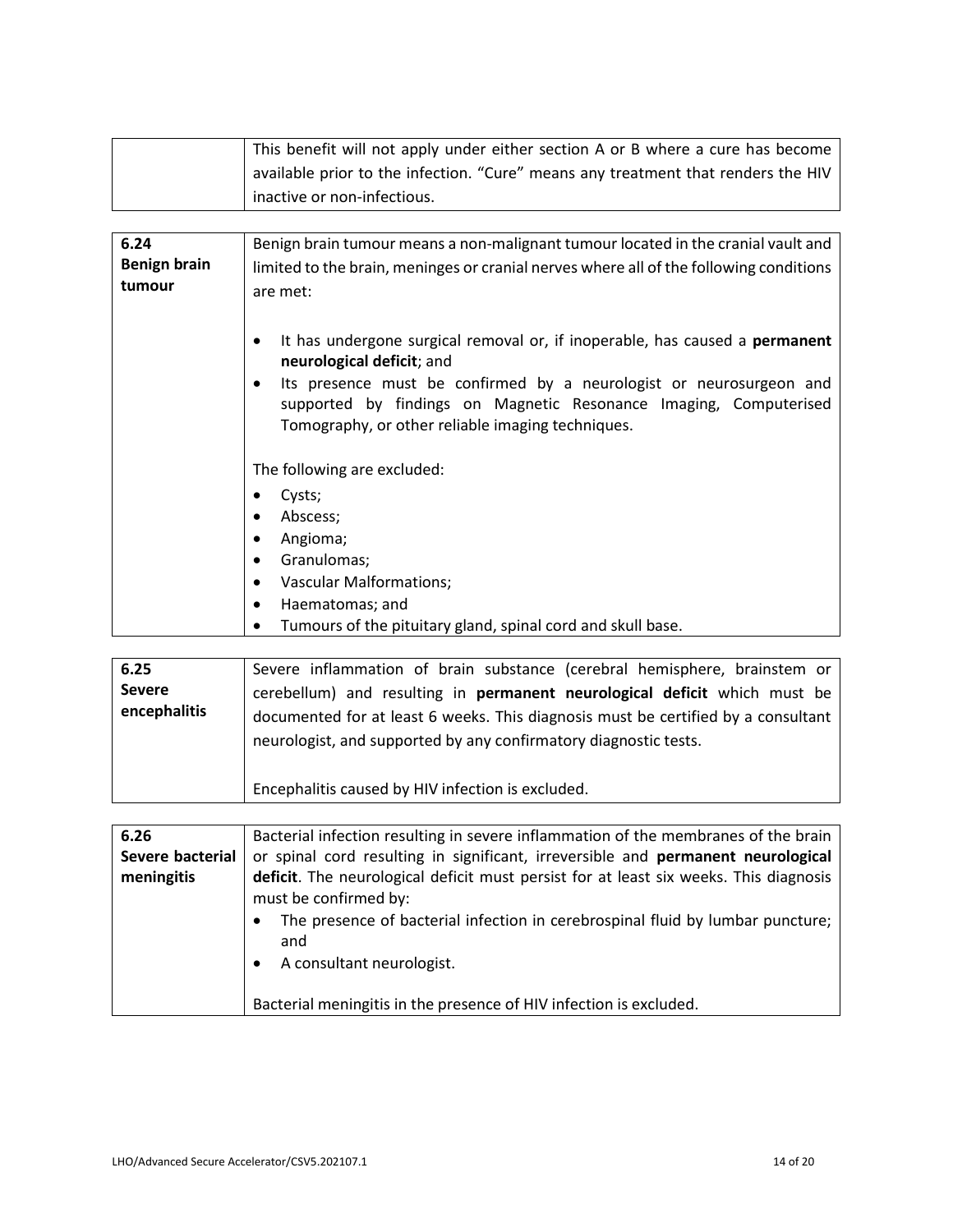| 6.27            | The actual undergoing of balloon angioplasty or similar intra-arterial catheter                                                                                                                                                                                                                                                       |
|-----------------|---------------------------------------------------------------------------------------------------------------------------------------------------------------------------------------------------------------------------------------------------------------------------------------------------------------------------------------|
| Angioplasty and | procedure to correct a narrowing of minimum 60% stenosis, of one or more major                                                                                                                                                                                                                                                        |
| other invasive  | coronary arteries as shown by angiographic evidence. The revascularization must be                                                                                                                                                                                                                                                    |
| treatment for   | considered medically necessary by a consultant cardiologist.                                                                                                                                                                                                                                                                          |
| coronary artery |                                                                                                                                                                                                                                                                                                                                       |
|                 | Coronary arteries herein refer to left main stem, left anterior descending, circumflex<br>and right coronary artery.                                                                                                                                                                                                                  |
|                 | Payment under this condition is limited to 10% of the Sum Assured under this rider<br>subject to a S\$25,000 maximum sum payable (not including bonuses). This benefit<br>is payable once only and shall be deducted from the amount of this contract,<br>thereby reducing the amount of the sum assured which may be payable herein. |
|                 | Diagnostic angiography is excluded.                                                                                                                                                                                                                                                                                                   |

| 6.28<br><b>Blindness</b><br><i>(irreversible)</i><br>loss of sight) | Permanent and irreversible loss of sight in both eyes as a result of illness or accident<br>to the extent that even when tested with the use of visual aids, vision is measured<br>at 6/60 or worse in both eyes using a Snellen eye chart or equivalent test, or visual<br>field of 20 degrees or less in both eyes. The blindness must be confirmed by an<br>ophthalmologist. |
|---------------------------------------------------------------------|---------------------------------------------------------------------------------------------------------------------------------------------------------------------------------------------------------------------------------------------------------------------------------------------------------------------------------------------------------------------------------|
|                                                                     | The blindness must not be correctable by surgical procedures, implants or any<br>other means.                                                                                                                                                                                                                                                                                   |

| 6.29              | Accidental head injury resulting in permanent neurological deficit to be assessed no |
|-------------------|--------------------------------------------------------------------------------------|
| <b>Major head</b> | sooner than 6 weeks from the date of the accident. This diagnosis must be            |
| trauma            | confirmed by a consultant neurologist and supported by relevant findings on          |
|                   | Magnetic Resonance Imaging, Computerised Tomography, or other reliable imaging       |
|                   | techniques. "Accident" means an event of violent, unexpected, external, involuntary  |
|                   | and visible nature which is independent of any other cause and is the sole cause of  |
|                   | the head Injury.                                                                     |
|                   |                                                                                      |
|                   | The following are excluded:                                                          |
|                   | Spinal cord injury; and<br>$\bullet$                                                 |
|                   | Head injury due to any other causes.<br>$\bullet$                                    |

| 6.30                  | Total and irreversible loss of use of at least two entire limbs due to injury or disease |
|-----------------------|------------------------------------------------------------------------------------------|
| <b>Paralysis</b>      | persisting for a period of at least six weeks and with no foreseeable possibility of     |
| <i>(irreversible)</i> | recovery. This condition must be confirmed by a consultant neurologist.                  |
| loss of use of        |                                                                                          |
| limbs)                | Self-inflicted injuries are excluded.                                                    |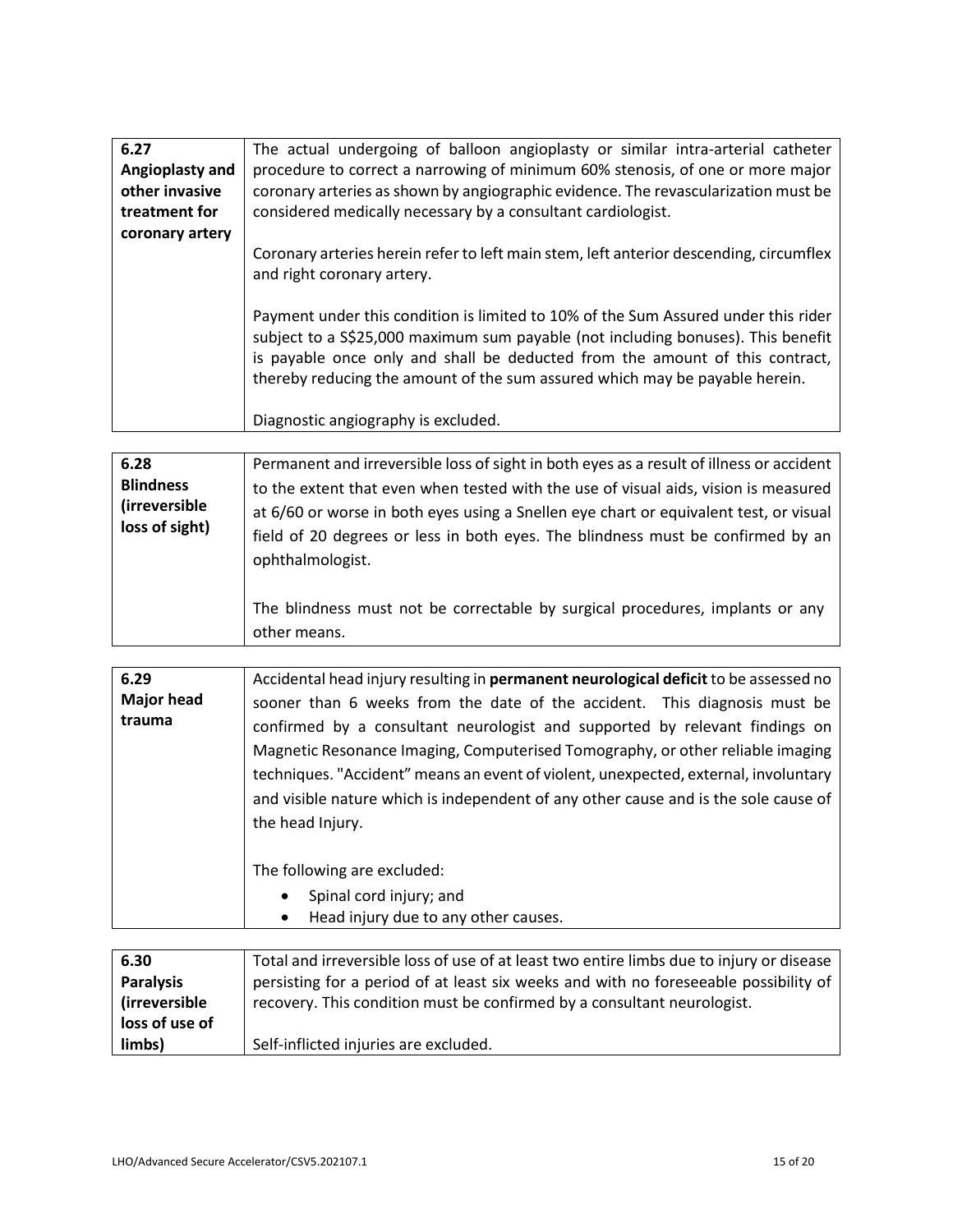| 6.31                       | A systemic collagen-vascular disease causing progressive diffuse fibrosis in the skin,                                                                                                                                                                                                                       |
|----------------------------|--------------------------------------------------------------------------------------------------------------------------------------------------------------------------------------------------------------------------------------------------------------------------------------------------------------|
| Progressive<br>scleroderma | blood vessels and visceral organs. This diagnosis must be unequivocally confirmed<br>by a consultant rheumatologist and supported by biopsy or equivalent confirmatory<br>test, and serological evidence, and the disorder must have reached systemic<br>proportions to involve the heart, lungs or kidneys. |
|                            | The following are excluded:<br>Localised scleroderma (linear scleroderma or morphea);<br>$\bullet$<br>Eosinophilic fascitis; and<br>$\bullet$<br>CREST syndrome.<br>$\bullet$                                                                                                                                |

| 6.32                                      | Universal necrosis of the brain cortex with the brainstem intact. This diagnosis must          |
|-------------------------------------------|------------------------------------------------------------------------------------------------|
| Persistent                                | be definitely confirmed by a consultant neurologist holding such an appointment at             |
| vegetative state<br>(apallic<br>syndrome) | an approved hospital. This condition has to be medically documented for at least<br>one month. |

| 6.33<br><b>Systemic lupus</b><br>erythematosus<br>with lupus<br>nephritis |                                                                     | The unequivocal diagnosis of Systemic Lupus Erythematosus (SLE) based on<br>recognised diagnostic criteria and supported with clinical and laboratory evidence.<br>In respect of this contract, systemic lupus erythematosus will be restricted to those<br>forms of systemic lupus erythematosus which involve the kidneys (Class III to Class<br>VI Lupus Nephritis, established by renal biopsy, and in accordance with the RPS/ISN<br>classification system). The final diagnosis must be confirmed by a certified doctor<br>specialising in Rheumatology and Immunology. |
|---------------------------------------------------------------------------|---------------------------------------------------------------------|-------------------------------------------------------------------------------------------------------------------------------------------------------------------------------------------------------------------------------------------------------------------------------------------------------------------------------------------------------------------------------------------------------------------------------------------------------------------------------------------------------------------------------------------------------------------------------|
|                                                                           | Class I<br>Class II<br>Class III<br>Class IV<br>Class V<br>Class VI | The RPS/ISN classification of lupus nephritis:<br>Minimal mesangial lupus nephritis<br>Mesangial proliferative lupus nephritis<br>Focal lupus nephritis (active and chronic; proliferative and sclerosing)<br>Diffuse lupus nephritis (active and chronic; proliferative and<br>sclerosing; segmental and global)<br>Membranous lupus nephritis<br>Advanced sclerosis lupus nephritis                                                                                                                                                                                         |

| 6.34                                               | The narrowing of the lumen of at least one coronary artery by a minimum of 75%                                                                             |
|----------------------------------------------------|------------------------------------------------------------------------------------------------------------------------------------------------------------|
| <b>Other serious</b><br>coronary artery<br>disease | and of two others by a minimum of 60%, as proven by invasive coronary<br>angiography, regardless of whether or not any form of coronary artery surgery has |
|                                                    | been performed.                                                                                                                                            |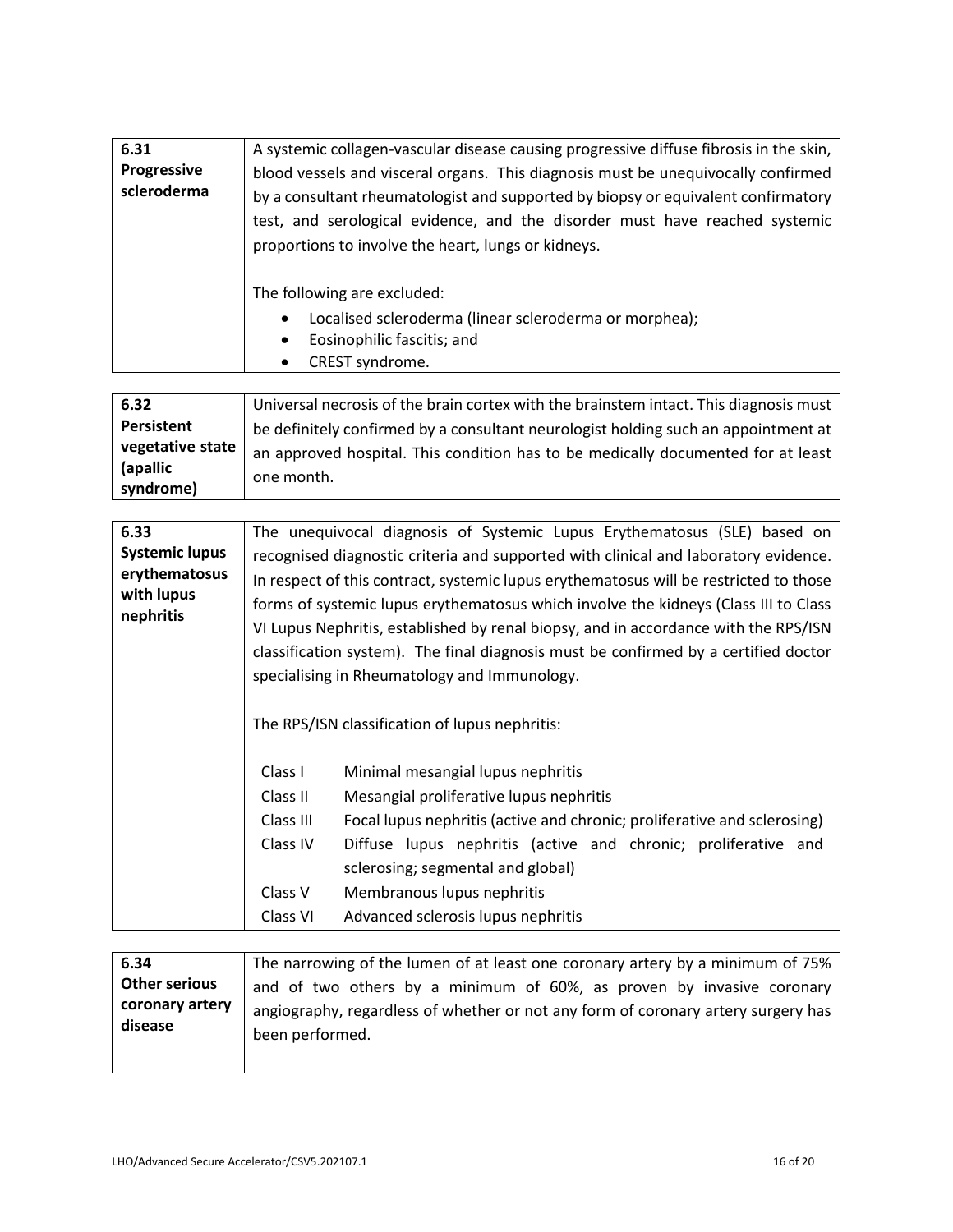| Diagnosis by Imaging or non-invasive diagnostic procedures such as CT scan or MRI      |
|----------------------------------------------------------------------------------------|
| does not meet the confirmatory status required by the definition.                      |
|                                                                                        |
| Coronary arteries herein refer to left main stem, left anterior descending, circumflex |
| and right coronary artery. The branches of the above coronary arteries are             |
| excluded.                                                                              |

| 6.35          | The occurrence of Poliomyelitis where the following conditions are met:                                     |
|---------------|-------------------------------------------------------------------------------------------------------------|
| Poliomyelitis |                                                                                                             |
|               | Poliovirus is identified as the cause,                                                                      |
|               | Paralysis of the limb muscles or respiratory muscles must be present and persist<br>for at least 3 months.  |
|               | The diagnosis must be confirmed by a consultant neurologist or specialist in the<br>relevant medical field. |

| 6.36                                | A condition as a result of a disease, illness or injury whereby the insured is unable                                                                                                                 |
|-------------------------------------|-------------------------------------------------------------------------------------------------------------------------------------------------------------------------------------------------------|
| Loss of<br>independent<br>existence | to perform (whether aided or unaided) at least 3 of the 6 "Activities of Daily Living",<br>for a continuous period of 6 months. This condition must be confirmed by the<br>company's approved doctor. |
|                                     | Non-organic diseases such as neurosis and psychiatric illnesses are excluded.                                                                                                                         |
|                                     | For the purpose of this definition, "aided" shall mean with the aid of special<br>equipment, device and/or apparatus and not pertaining to human aid.                                                 |

| 6.37            | An autoimmune disorder causing a gradual destruction of the adrenal gland            |
|-----------------|--------------------------------------------------------------------------------------|
| Chronic adrenal | resulting in the need for life long glucocorticoid and mineral corticoid replacement |
| insufficiency   | therapy. The disorder must be confirmed by a registered doctor who is a specialist   |
| (Addison's      | in endocrinology through one of the following:                                       |
| disease)        | <b>ACTH simulation tests;</b>                                                        |
|                 | insulin-induced hypoglycemia test;                                                   |
|                 | plasma ACTH level measurement;                                                       |
|                 | Plasma Renin Activity (PRA) level measurement.                                       |
|                 |                                                                                      |
|                 | Only autoimmune cause of primary adrenal insufficiency is included. All other causes |
|                 | of adrenal insufficiency are excluded.                                               |
|                 |                                                                                      |

| 6.38           | More than three attacks of pancreatitis resulting in pancreatic dysfunction causing |
|----------------|-------------------------------------------------------------------------------------|
| <b>Chronic</b> | malabsorption needing enzyme replacement therapy. The diagnosis must be made        |
| relapsing      | by a consultant gastroenterologist and confirmed by Endoscopic Retrograde           |
| pancreatitis   | Cholangio Pancreatography (ERCP). Chronic relapsing pancreatitis caused by alcohol  |
|                | use is excluded.                                                                    |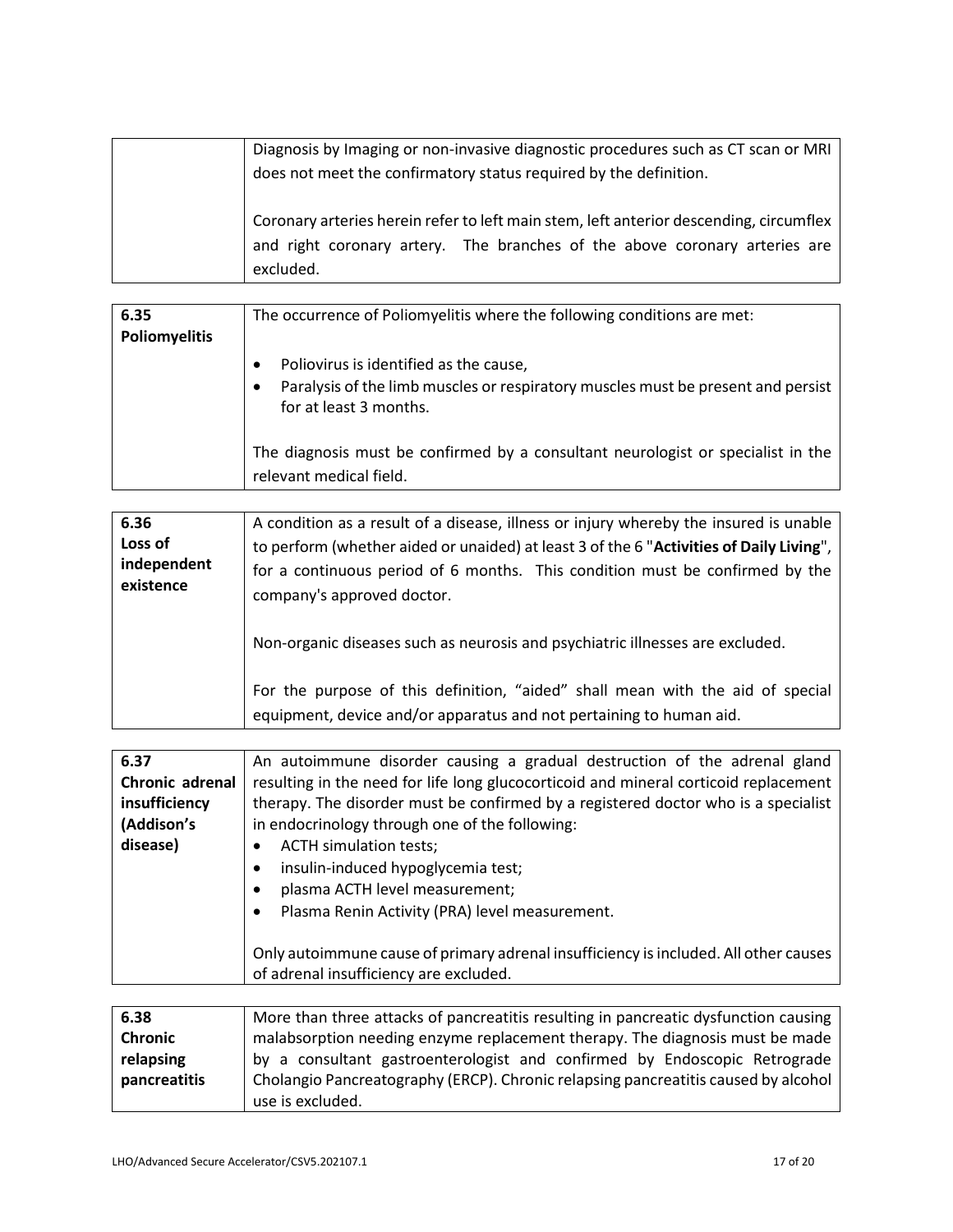| 6.39           | An impaired function of the heart muscle, unequivocally diagnosed as                    |
|----------------|-----------------------------------------------------------------------------------------|
| Cardiomyopathy | Cardiomyopathy by a cardiologist, and resulting in permanent and irreversible           |
| (Class IV)     | physical impairment of Class IV of the New York Heart Association (NYHA)                |
|                | Classification of Cardiac Impairment. The diagnosis has to be supported by              |
|                | abnormal ECG and echocardiographic findings of compromised ventricular                  |
|                | performance.                                                                            |
|                |                                                                                         |
|                | The NYHA Classification of Cardiac Impairment:                                          |
|                |                                                                                         |
|                | Class I:<br>No limitation of physical activity. Ordinary physical activity does not     |
|                | cause undue fatigue, dyspnea, or anginal pain.                                          |
|                |                                                                                         |
|                | Class II:<br>Slight limitation of physical activity. Ordinary physical activity results |
|                | in symptoms.                                                                            |
|                | Class III:<br>Marked limitation of physical activity. Comfortable at rest, but less     |
|                | than ordinary activity causes symptoms.                                                 |
|                | Unable to engage in any physical activity without discomfort.<br>Class IV:              |
|                | Symptoms may be present even at rest.                                                   |
|                |                                                                                         |
|                |                                                                                         |
|                | Cardiomyopathy that is directly related to alcoholic and drug abuse is excluded.        |

| 6.40<br><b>Medullary</b><br>cystic disease | Medullary Cystic Disease where the following criteria are met:<br>the presence in the kidney of multiple cysts in the renal medulla accompanied<br>$\bullet$<br>by the presence of tubular atrophy and interstitial fibrosis;<br>clinical manifestations of anaemia, polyuria, and progressive deterioration in<br>$\bullet$<br>kidney function; and<br>the Diagnosis of Medullary Cystic Disease is confirmed by renal biopsy.<br>$\bullet$ |
|--------------------------------------------|----------------------------------------------------------------------------------------------------------------------------------------------------------------------------------------------------------------------------------------------------------------------------------------------------------------------------------------------------------------------------------------------------------------------------------------------|
|                                            | Isolated or benign kidney cysts are specifically excluded from this benefit.                                                                                                                                                                                                                                                                                                                                                                 |

| 6.41               | The occurrence of necrotising fasciitis where the following conditions                        |
|--------------------|-----------------------------------------------------------------------------------------------|
| <b>Necrotising</b> | are met:                                                                                      |
| fasciitis          | • the usual clinical criteria of necrotising fasciitis are met;                               |
|                    | the bacteria identified is a known cause of necrotising fasciitis; and<br>$\bullet$           |
|                    | there is widespread destruction of muscle and other soft tissues that results in<br>$\bullet$ |
|                    | a total and permanent loss of function of the affected body part.                             |

| 6.42                  | Supranuclear Palsy occurring independently of all other causes and resulting in a                                    |
|-----------------------|----------------------------------------------------------------------------------------------------------------------|
| <b>Progressive</b>    | permanent neurological deficit, which is directly responsible for a permanent                                        |
| supranuclear<br>palsy | inability to perform at least three (3) of the six (6) "Activities of Daily Living".                                 |
|                       | The Diagnosis of Progressive Supranuclear Palsy must be confirmed by a Physician<br>who is a consultant neurologist. |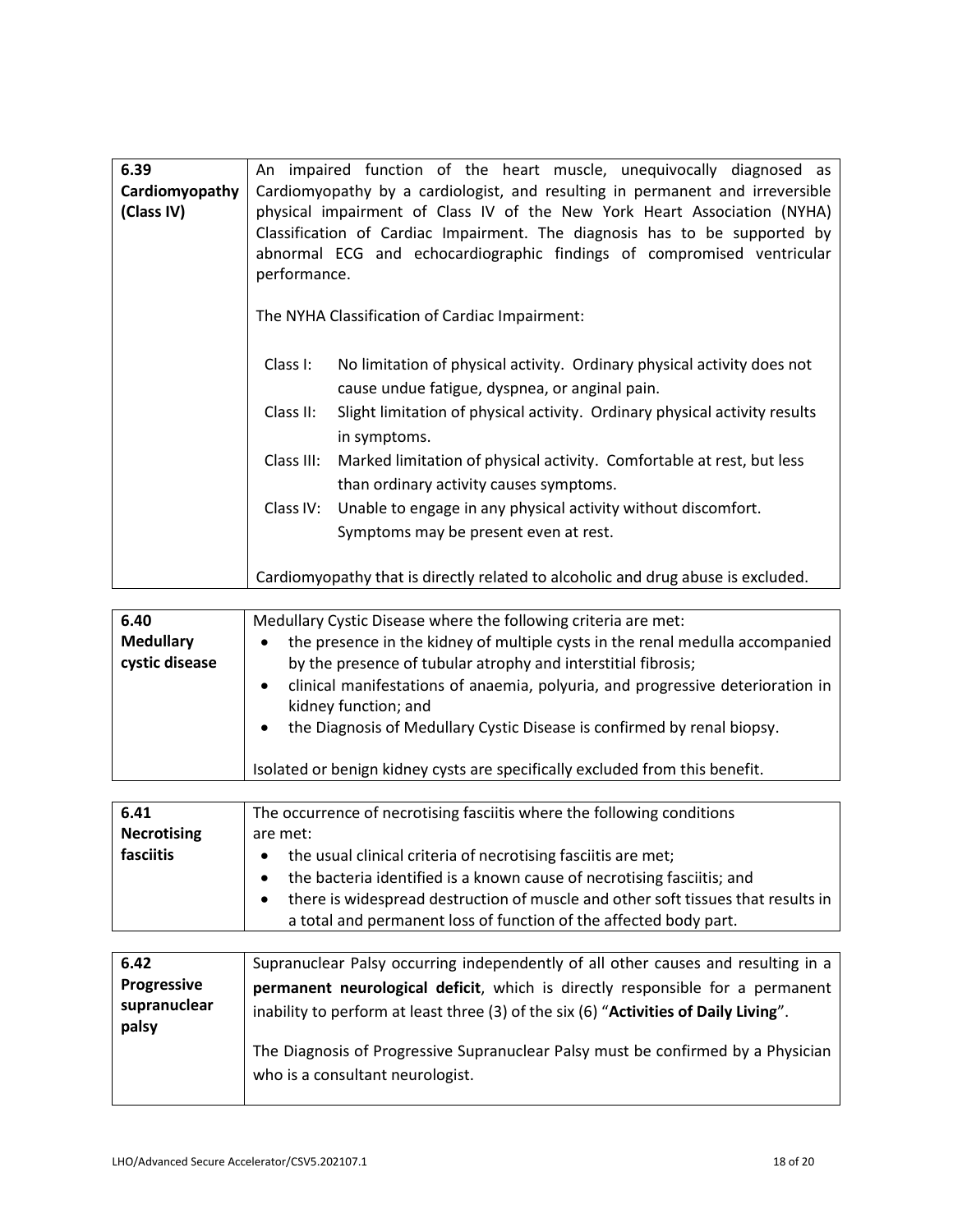| 6.43<br><b>Elephantiasis</b> | The end-stage lesion of filariasis, characterised by massive swelling in the tissues of<br>the body as a result of obstructed circulation in the blood or lymphatic vessels.              |
|------------------------------|-------------------------------------------------------------------------------------------------------------------------------------------------------------------------------------------|
|                              | Unequivocal Diagnosis of elephantiasis must be:<br>clinically confirmed by a Physician in the appropriate medical specialty; and<br>supported by laboratory confirmation of microfilariae |
|                              | Lymphedema caused by infection with any other disease(s), trauma, post-operative<br>scarring, congestive heart failure, or congenital lymphatic system abnormalities is<br>excluded.      |

| 6.44<br><b>Infective</b><br>endocarditis | Inflammation of the inner lining of the heart caused by infectious organisms, where<br>all of the following criteria are met:<br>Positive result of the blood culture proving presence of the infectious<br>$\bullet$ |
|------------------------------------------|-----------------------------------------------------------------------------------------------------------------------------------------------------------------------------------------------------------------------|
|                                          | organism(s);<br>Presence of at least moderate heart valve incompetence (heart valve<br>$\bullet$<br>regurgitant) or moderate heart valve stenosis attributable to Infective<br>Endocarditis; and                      |
|                                          | The unequivocal Diagnosis and the severity of valvular impairment are<br>$\bullet$<br>confirmed by a consultant cardiologist and supported by echocardiogram or<br>other reliable imaging technique.                  |

| 6.45   | The complete and permanent loss of use and sensory functions of an upper                                                                                                |
|--------|-------------------------------------------------------------------------------------------------------------------------------------------------------------------------|
|        | Multiple root of   extremity caused by Injury of two (2) or more nerve roots of the brachial plexus                                                                     |
|        | <b>brachial plexus</b>   through accident or disease.                                                                                                                   |
| injury | Complete injury of two (2) or more nerve roots should be confirmed by<br>electrodiagnostic study or imaging technique done by physiatrist or consultant<br>neurologist. |

| 6.46               | The unequivocal Diagnosis of idiopathic scoliosis is confirmed by an orthopaedic    |
|--------------------|-------------------------------------------------------------------------------------|
| <b>Surgery for</b> | surgeon.                                                                            |
| idiopathic         |                                                                                     |
| scoliosis          | This scoliosis condition means that the spine curvature angle is equal or more than |
|                    | 40 Cobb angle degree. Surgery to correct abnormal spine curvature to its normal     |
|                    | shape (as a straight line viewed from the back) is actually performed.              |
|                    | The following conditions are excluded:                                              |
|                    | Scoliosis due to injury or other disease<br>٠                                       |
|                    | <b>Kyphosis</b><br>٠                                                                |
|                    | Lordosis                                                                            |